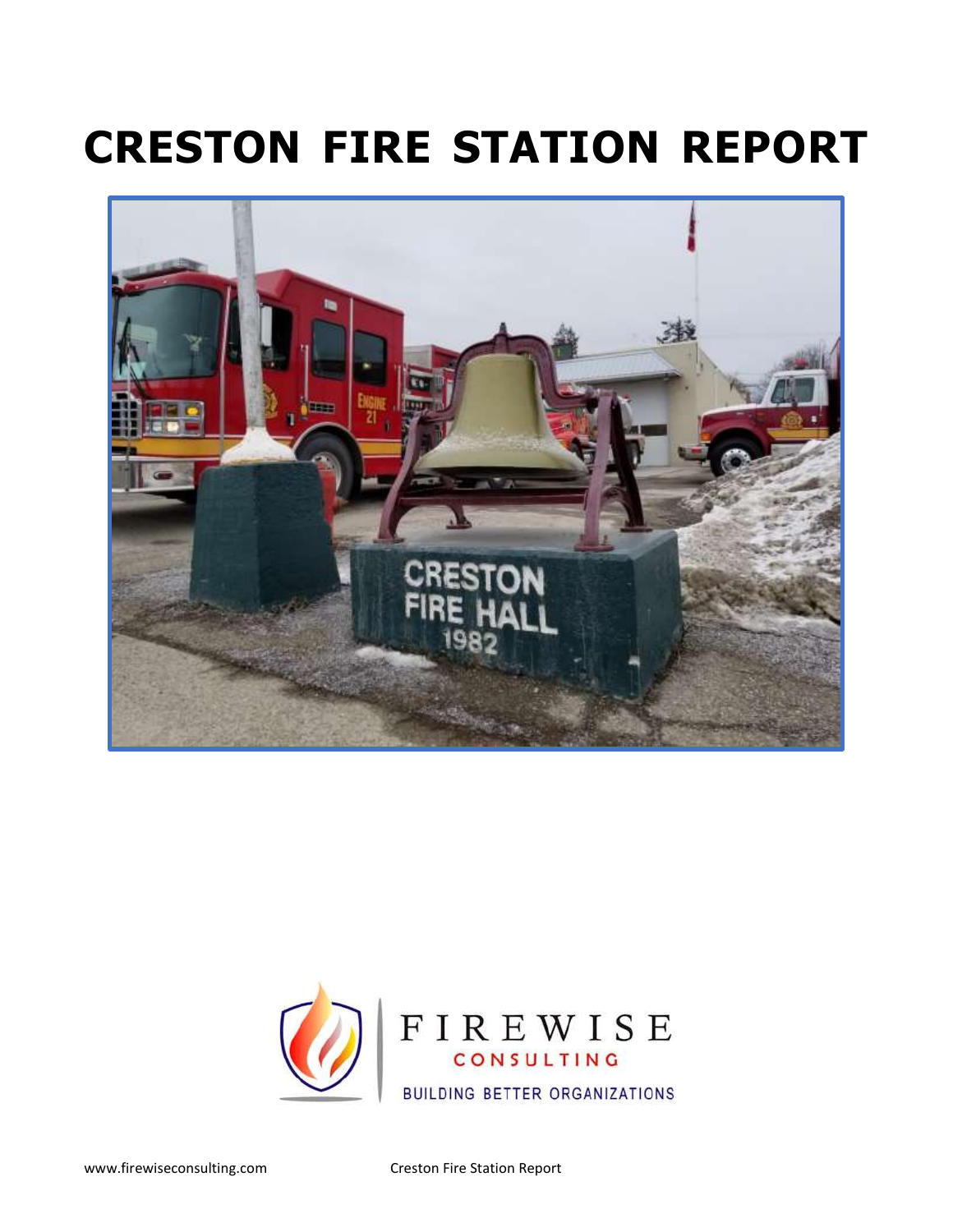# **TABLE OF CONTENTS**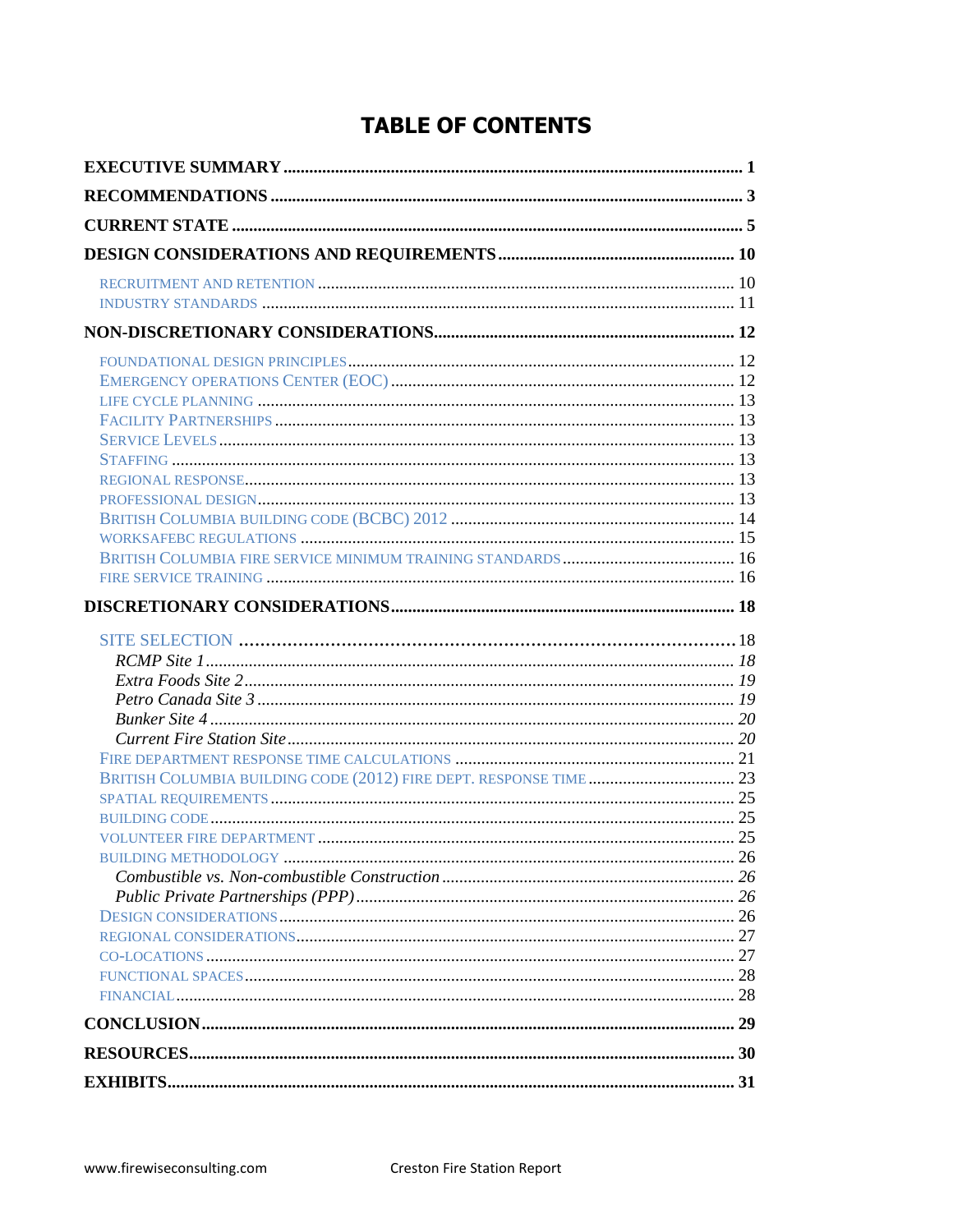## EXECUTIVE SUMMARY

The development of a fire station in a community, particularly one supporting a volunteer or composite fire department is a complex project. Plans must reflect the current needs of the department, forecast growth and future development of the department and its community and consider future regional relationships. While the current staffing model may depend solely on volunteers, planners will need to think about what a staffing model might look like in the future and consider the addition of full time staffing to supplement operations. Other factors complicating the planning process include the opportunities presented by shared facilities. Commonly, municipal functions, community organizations, police, fire, ambulance, search and rescue as well as emergency management functions are included in design considerations.

Creston's fire station fulfills a wide array of roles in its support of a safe and protected community. While some of the functions are obvious such as providing accommodations for fire trucks and fire fighter's turnout gear, some are less obvious, but equally important. This facility serves as an organizational anchor for both career and volunteer personnel. It provides a connection point between staff members that is critical to the recruitment and retention of volunteers. This connection helps keep fire fighters in the department and provides essential supports for the better understood occupational stress injuries we now know are affecting fire services across the country. Training is an essential and ongoing requirement for fire departments and a fire station must support the ongoing maintenance of critical skills in theory and practical skills programs. Finally, the support of proper decontamination processes starts and ends at the fire station. Programs and directives can only take these processes so far. The fire station must provide appropriate facilities to make them effective.

While there are few design regulations specifically referring to the design and construction of a fire station, a new fire station must comply with the following:

- ❖ British Columbia Architects Act (RSBC 1996)
- ❖ British Columbia Building, Plumbing and Fire Codes (current edition)
- ❖ Workers Compensation Act and Occupational Health and Safety Regulation, and
- ❖ Town of Creston Zoning and Development regulations and guidelines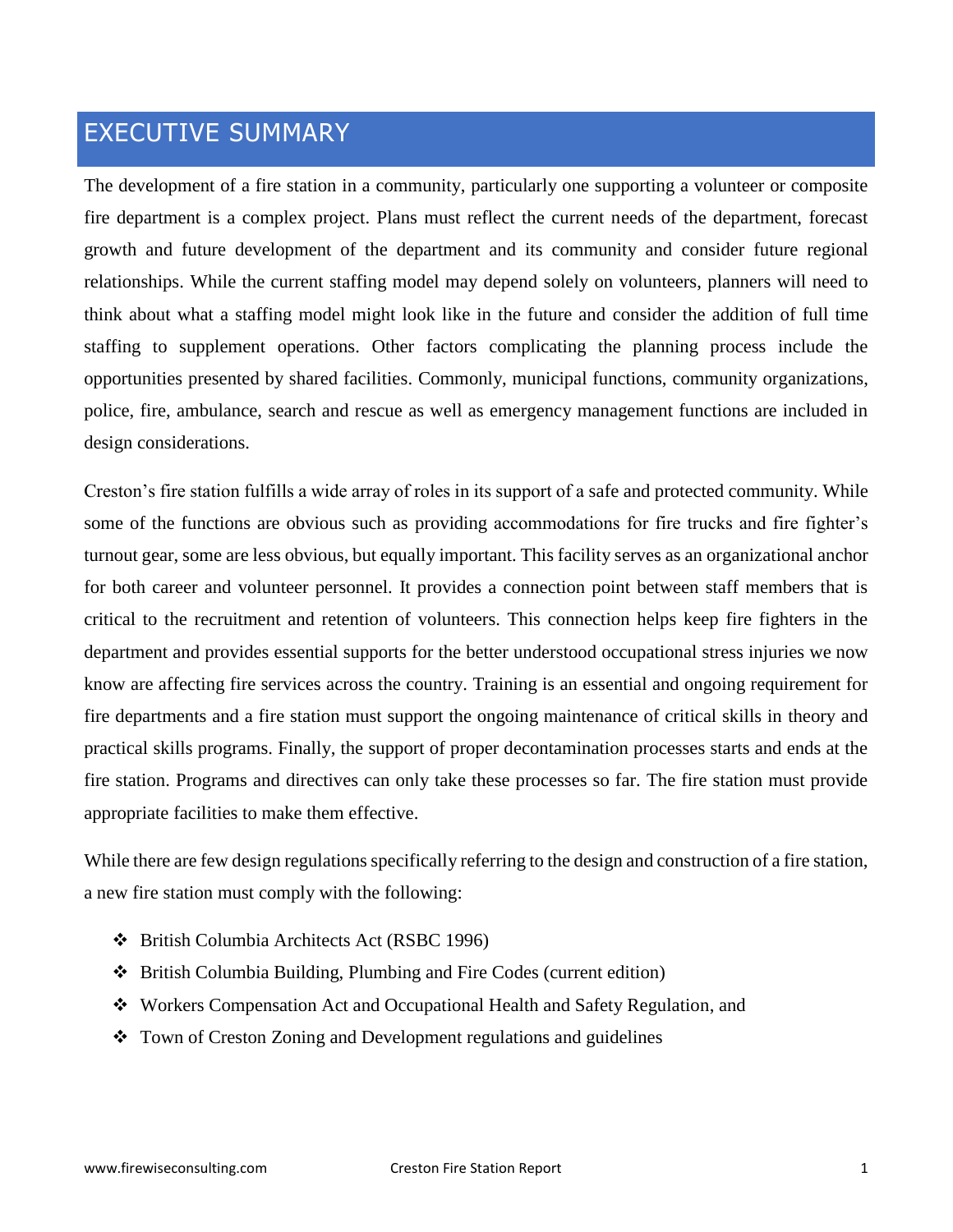The design of fire stations has advanced greatly over the last several decades. There is a better understanding of the use of space, necessary versus discretionary spaces and functions, and the challenges of keeping occupants safe from occupational health risks. Modern fire stations have incorporated these improved understandings into their design and do much to help fire service managers and their communities house and provide a sustainable and effective fire protection system with proactive support for employee engagement, wellness and fitness. Professional design support, therefore, becomes a critical element of any fire station design process.

Site selection is one of the most important discretionary decisions that will be made for any new fire station. The decision on where a fire station will be located will have direct impacts on several performance metrics. Volunteers must respond to a fire station to gear up and access their vehicles and equipment. Ideally the station will be located close to residential population centers. Fire deaths and injuries most frequently occur in residential occupancies, so locations that support quick access to people's homes are desirable.

This report is intended to provide guidance to the Creston Fire Station Select Committee and Creston Town Council in their deliberations on options for the development of a fire station. This important decision-making process will result in a fire station that must serve the needs of the Town of Creston, and its regional partners well into the future. The report provides a step by step evaluation of discretionary and non-discretionary factors that will need to be considered and understood as the decision-making process proceeds. It also outlines the functional uses that should be considered for the fire station.

The report should not be viewed as a replacement for professional building design and engineering guidance.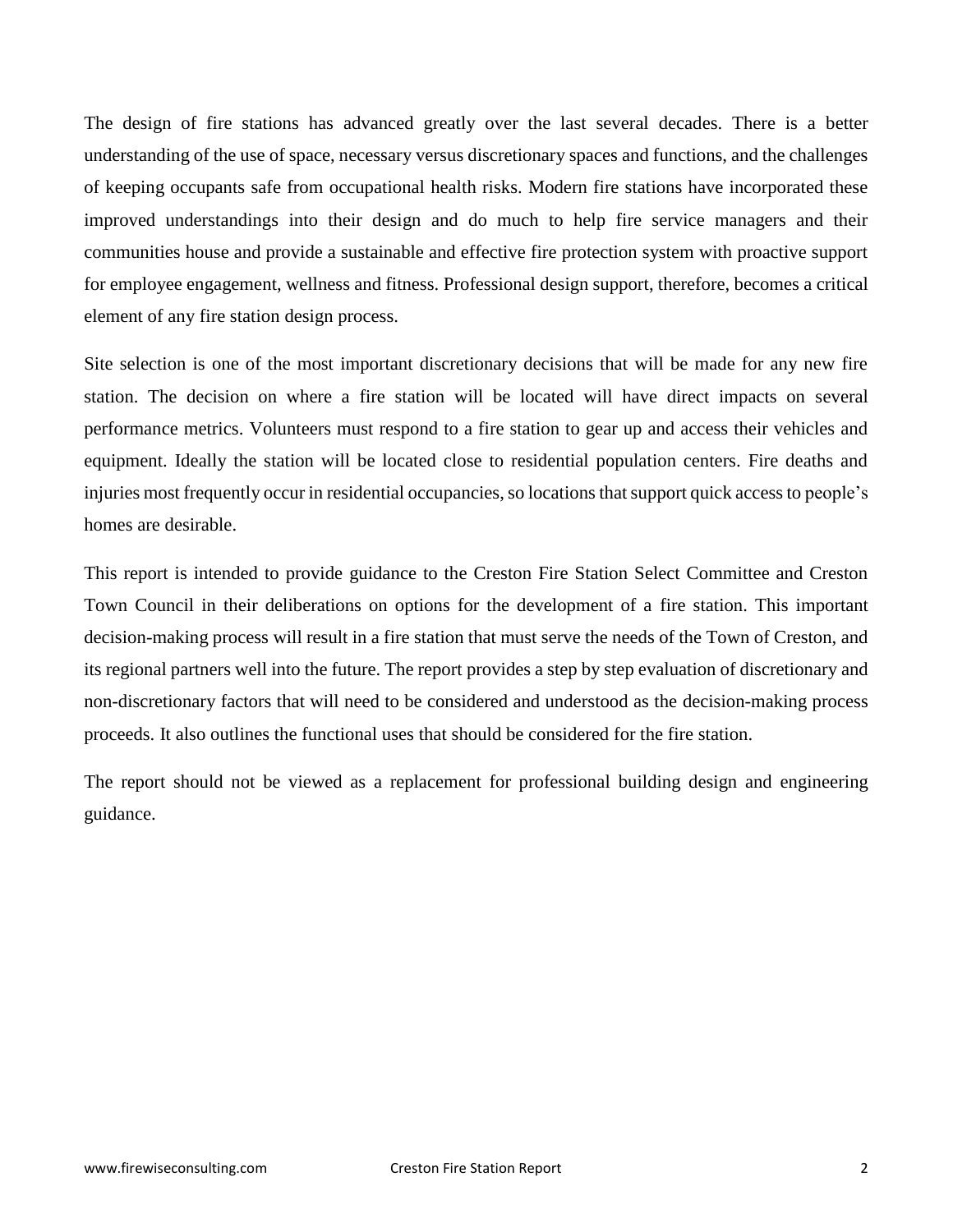# RECOMMENDATIONS:

- 1. The functional design of the fire station, including allocation of space for the various functions of the department, should be left to the professional design team led by the Town of Creston's Architects and Administration due to the complex regulatory and practical considerations involved in fire station design. Evaluative and consultative processes should focus on the discretionary aspects of the project identified in this report.
- 2. Decision making processes should be focussed on selection of one of the two downtown locations for the construction of a new fire station for the Town of Creston. These sites are Extra Foods Site 2 and Bunker Site 4. No other sites offer the combination of space, functionality and response time support that these sites provide.
- 3. Deadlines should be established for the inclusion of other occupants in the design of the fire station, including BC Ambulance and Search and Rescue. If those agencies are unable to make the necessary commitments, the project should focus on the development of a fire station that meets the needs of the Town and its regional partners and may include opportunities for expansion at some future time.
- 4. The design of the fire station should include considerations that allow for a reasonable amount of flexibility to permit adjustments necessary to safely and effectively support fire department operations over the anticipated life cycle of the facility. Facility design should articulate how additional space can be added specifically in terms of service, accommodation and fleet spaces.
- 5. Consideration should be given to the development of a long term strategic plan that provides planning guidance to future decision makers on the fire protection principles upon which the station has been developed. The plan should provide guidance on how future development of fire protection and other emergency services will be developed and how they will be accommodated, including satellite stations. This will have a bearing on the development and design consideration for the current project.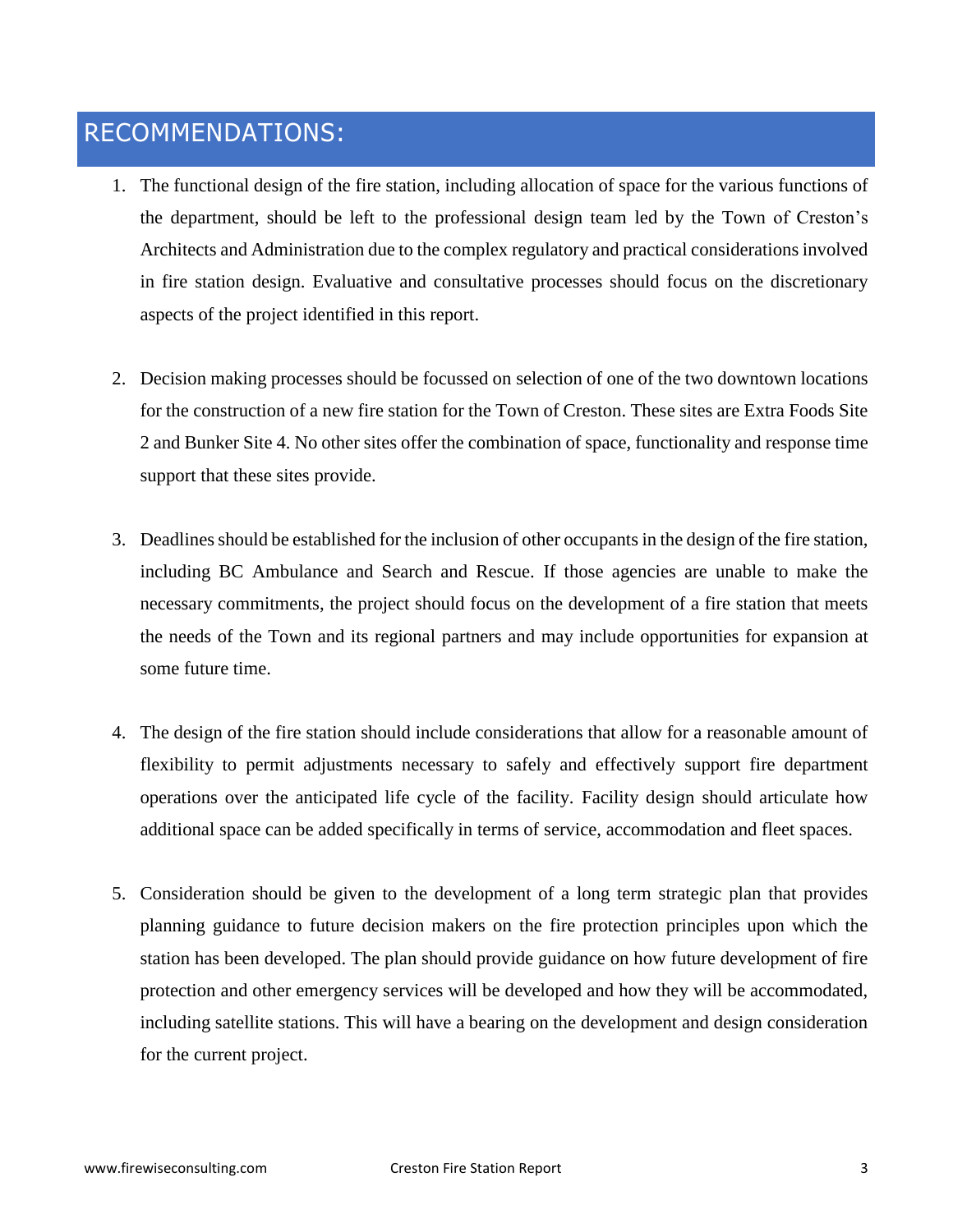- 6. Creston Town Council's direction that the decisions made by the Select Committee will have no impact on current service levels should be clarified to specify no negative impacts on fire department response times. While site selection remains a discretionary function of the project, there are critical design limits, including overall response time that must be applied to that choice.
- 7. The Creston Fire Department Interim Measures Plan be utilized as a resource to inform the design of a new fire station for the Town of Creston as it pertains to essential systems required to meet WorkSafeBC and other regulatory requirements.
- 8. Design considerations for a replacement fire station should include amenity areas that include fitness and wellness facilities supporting physical and mental health of volunteer and career staff.
- 9. Clarification of Council's cost recovery directive may be required depending upon the nature of the partner agency. While inclusion of community agencies like Search and Rescue may be of value to the overall project, these agencies may not have the financial means to cover the additional spatial requirements their occupancy may require.
- 10. Design guidance for the fire station functional requirements including spatial requirements should reflect industry best practices as provided by Architectural design professionals.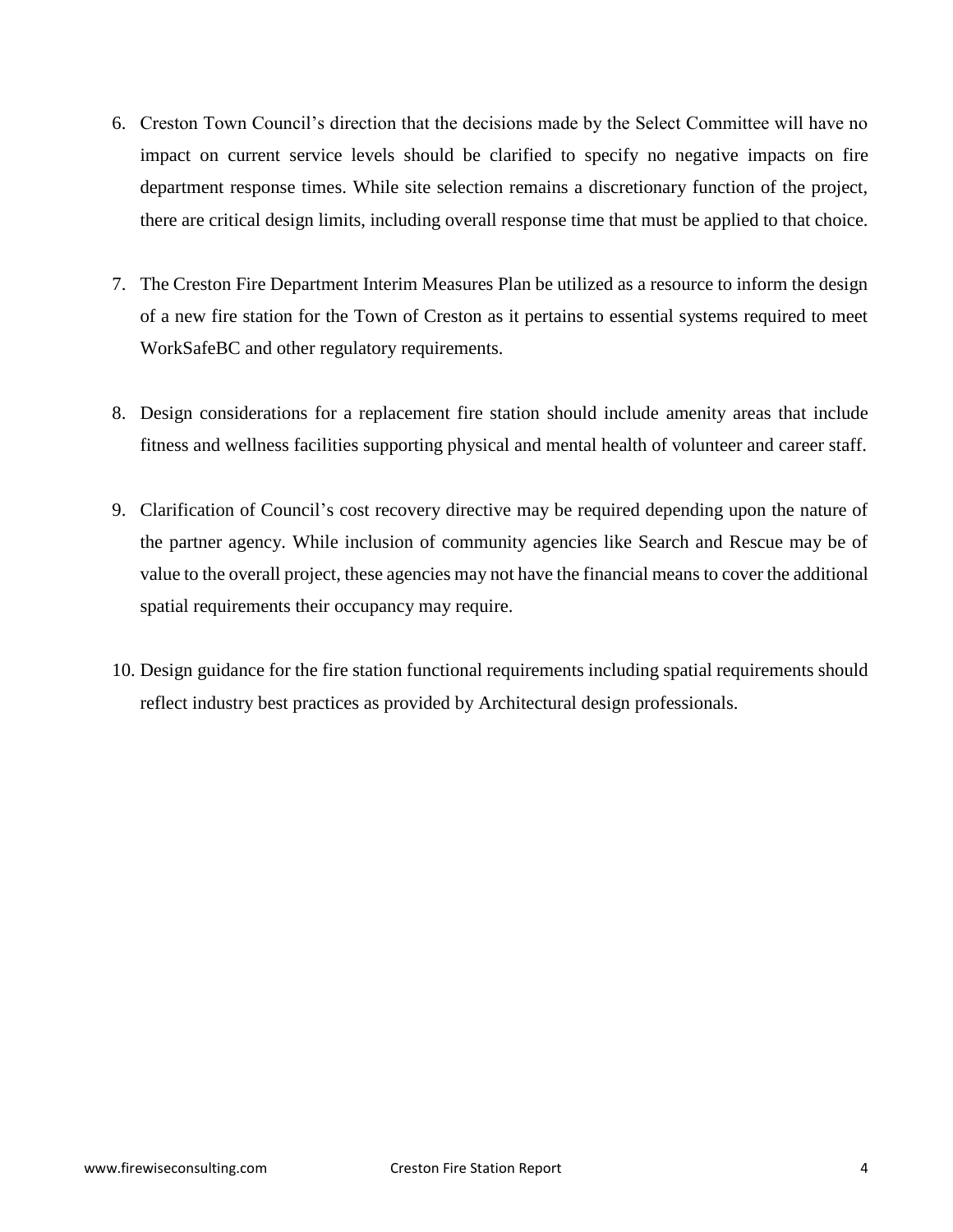# CURRENT STATE

The Town of Creston identified the need to develop improved fire station facilities to house the Creston Fire Department in 2014. Early in the evaluative process the Town determined that a renovation of the current spaces was impractical due to site restrictions, age and structure of the building, site area and the extensive nature of the work required to meet operational and legislative requirements. Any renovation would be required to meet British Columbia Building Code requirements, including post disaster design standards. While these could be achieved with sufficient investments, the limitations of the site and costs made renovations impractical and the decision to proceed with a new fire station was made.

The Town hired architects Johnston and Davidson to do test siting and preliminary programmatic studies for the Town. This preliminary process evaluated a total of eight (8) sites and narrowed them to 5 sites, including the current fire station location. The feasibility study was presented to Town Council in January 2015.

In April 2016 a Request for Proposals was released for the schematic design and Design Development phase of the project. The project was awarded to Johnston Davidson in June of 2016. A series of public meetings were held in the Fall of 2016 with the four preferred sites for a new fire station location presented. The Public had an opportunity to contribute to the discussion on sites and as a result, the siting recommendations were narrowed to 2. The preferred sites were the Site 2 property on Cook Street and the Site 4 property on Vancouver Street. In January 2017, the final site decisions were made, and Site 2 was selected as the optimal location for the new fire station.

On Saturday December 9, 2017 the Town of Creston held a vote for community authorization to borrow money to fund the construction of the fire station. The result was the defeat of the borrowing bylaw. While the borrowing bylaw was defeated, the need for a new fire station remained.

Throughout 2017 a great deal of work was done in preparation to move forward with updated fire station facilities. Part of the review work revealed that there were serious deficiencies in the current station, including operational constraints, as well as serious occupational health and safety concerns. These had been identified early in the fire station planning process and were the impetus behind Administration and Council's efforts to move forward with a new fire station. With the defeat of the borrowing bylaw, an interim plan was required. FireWise Consulting was engaged to provide both an interim analysis and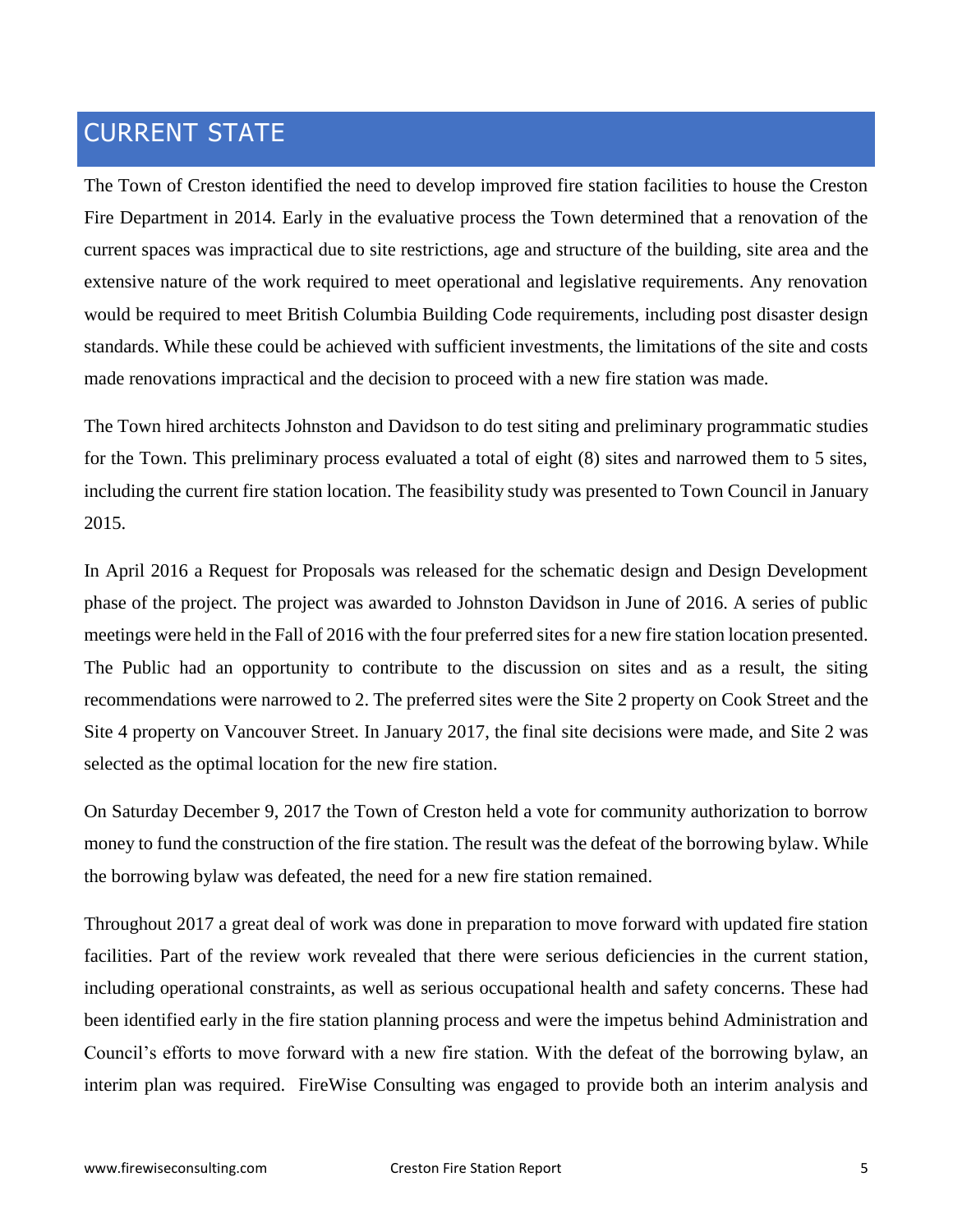recommendations on a transitional plan to identify and manage occupational health and safety concerns regarding the current facility. FireWise was also engaged to provide technical support and a final report to support Creston Town Council and the Creston Fire Station Select Committee efforts to evaluate options for replacement of the aging fire station.

The Creston Fire Station was reviewed extensively by FireWise Consulting and other experts to assess concerns raised by Firefighters in late 2017. Those concerns specifically dealt with health and safety concerns in the station, most of which were related to contamination from various sources and the lack of spaces and facilities to manage the contamination. Examination of the fire station confirmed the concerns and led to a set of 19 recommendations, forming a risk management plan to address the concerns. The plan recommendations were developed to safely bridge the time it would take to develop and implement plans to modernize the facility- either through renovations of existing spaces or the construction of a new fire station. This Interim Measures Report was presented to Town Council Administration and the Creston Fire Hall Select Committee on April 3 and 4, 2018. This report is included as **Exhibit 1**.

The Interim Measures Report was intended to address outstanding health and safety measures on an interim basis to allow safe delivery of services, reduced exposure of career and volunteer staff and to permit Council and Administration time to complete community consultation processes. This report provided insights into the operational shortfalls of the facility and should be considered a "call to action" behind the Town's efforts to update the fire station with modern facilities.

**Exhibit 2** is a copy of a report performed by an occupational hygienist engaged by the town to quantify the contamination concerns. This report confirmed suspicions of chemical and other contamination of the building. It also identified serious shortfalls in worker protections including air handling systems that permitted contaminants from the apparatus floor to penetrate the administrative areas. While the report does not provide absolute measurements, it does confirm that the contamination issues are real and serious.

The evaluation of the facility confirmed Town Administration's observations that the facility limits the safe and effective operations of the department through a combination of design and spatial limitations. The following observations provide a high-level description of some of the observations that factored into the interim measures report and should serve as a basis for planning a new facility.

The fire station is a retrofitted grocery store providing approximately 8,000 square feet of space. An additional approximately 1,500 square feet of space in a separate building on site is used by the department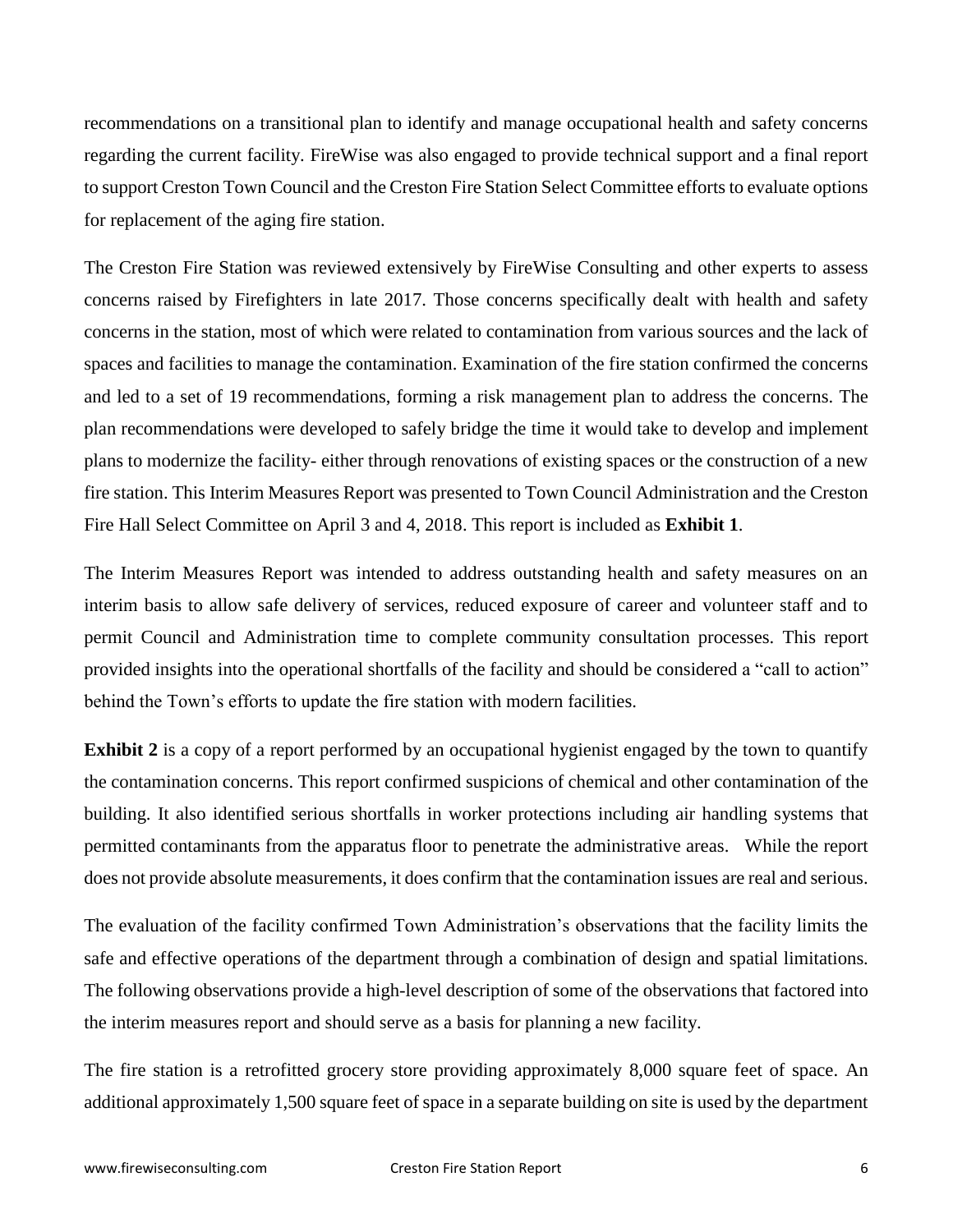to accommodate the work experience fire fighters that have become an essential part of the Towns fire fighting force. The administrative spaces are an enclosed area to the rear of the building and accommodate training, administrative offices, kitchen, servicing and hygiene areas. These areas reflect a mix of operations and administrative spaces that are the basis of several of the recommendations presented in the Interim Measures report.

There are significant operational shortfalls existing within the current fire station that will require attention in any long-term plan. These include:

- The site is small and constrained at the rear with a narrow alley, to the north by a retaining wall and elevated neighbor, and to the south by another Town owned building occupied by Fire Department WEP personnel and BC Ambulance. The apron in front of the fire station does not allow full operations of the fire apparatus without using the front street. There is inadequate onsite parking for the combination of full time, WEP, BC Ambulance and volunteer fire staff. Volunteer**s** routinely park on the street when deploying to the station for training and emergency responses.
- The current fire station site is very small in relation to the needs of both the fire department and BC Ambulance operations. On the consultant site visit in March, an incident involving a BC ambulance was noted as the staff tried to get the ambulance out of the bays with vehicles parked alongside the fire station wall. The rear of the ambulance impacted the door frame, damaging both. There is evidence indicating that this is not an uncommon occurrence. Turning radii, parking, and operational space is limited for fire and ambulance operations. Apparatus returning to quarters must utilize the street for at least part of their maneuvers.
- There is little physical or vapour separation and no walk off spaces between the outdoors, the apparatus bays and the administrative spaces. This permits dirt and contaminants to migrate into the administrative areas from both outside and the apparatus floor contaminating work and public spaces.
- All routes into the building from the apparatus floor go directly through the administrative offices.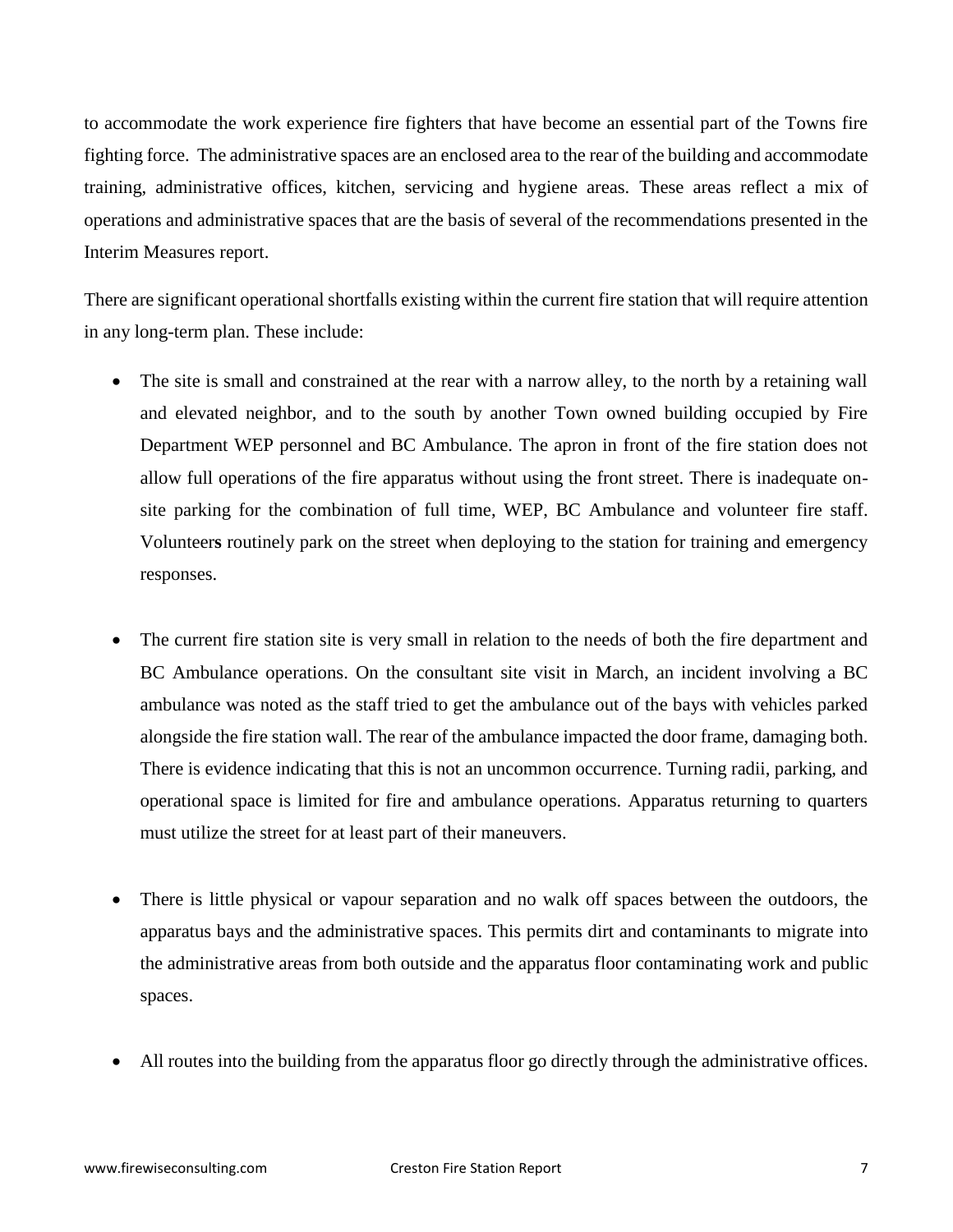- Current kitchen and change areas do not meet WorkSafeBC requirements.
- There are currently no hygiene facilities for decontamination of fire department personnel. There is only one shower provided in the men's washroom in the administrative section of the building and none provided for women. Decontamination facilities must be provided and be separated from the "clean" administrative areas of the department.
- There are insufficient washrooms provided for current and expected staffing and occupant loads.
- The apparatus floor is being used as the change and storage area for fire department personal protective equipment. This is not a safe practice and does not comply with NFPA 1500 requirements for a separate area for the storage and donning of fire protective clothing. All bays are full and are being multi-tasked for storage, servicing of equipment, dressing for calls, cleaning of equipment and a host of other functions.
- There is a cleaning area for washing protective clothing, but it is in the administrative wing of the building and requires contaminated clothing to be moved through the area. There are no facilities provided to clean the fire fighters personal clothing.
- The ceiling height of the fire apparatus bays is low, providing barely enough clearance for the fire apparatus. As a result, servicing of fire apparatus must occur outdoors, even in inclement weather.
- There are no proper storage spaces for spare PPE and other sensitive equipment. Currently all storage is in a mezzanine above the administrative spaces. This area is susceptible to contaminants and wide variations in temperature. Ceiling heights are less than 6 feet overall, making it a barely occupiable floor space.
- Heating, ventilation and air conditioning (HVAC) installations are not effective and **do not** serve the entire facility. As noted in the Interim Measures report, the heating system is fully located on the administrative side of the building with large ducts provided to move warm air into apparatus spaces. When the overhead doors are opened, there is pressurization of the apparatus spaces that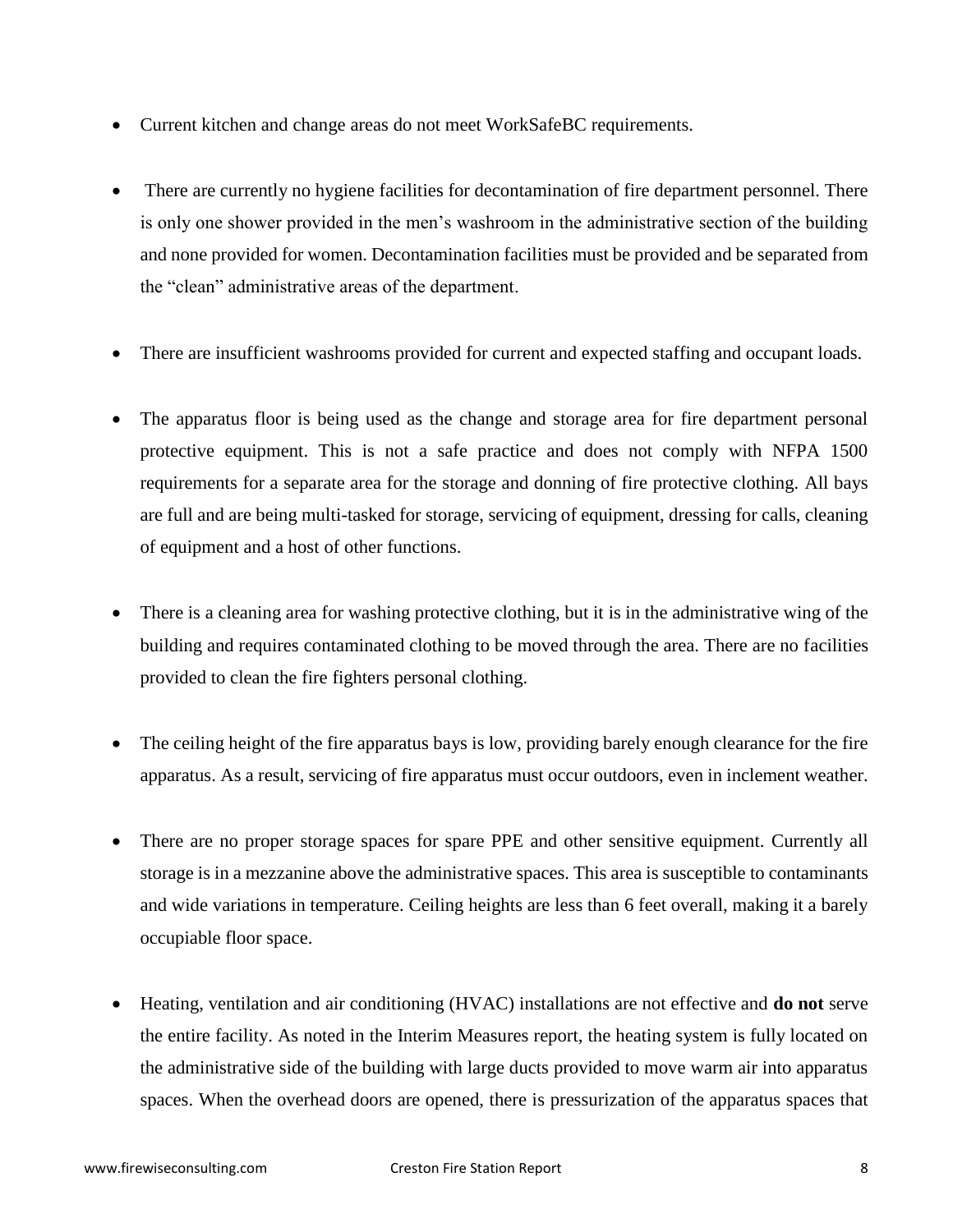force exhaust and other contaminants into the administrative areas of the building. The exhaust fans installed on the apparatus floor a**r**e largely ineffective in terms of removal of exhaust contamination. Early results from occupational hygiene evaluations indicate the administration areas are at a negative pressure in relation to the apparatus bays and draw air and contaminants into those spaces.

- A training centre is being developed by the department that includes lecture areas as well as training props required to provide both didactic and practical skills training in a single centre. Consideration of this area while developing a new fire station would be prudent.
- While there are no requirements for the building to meet current Building Code requirements, it is important to note that the building was constructed prior to stringent Building Codes, including post disaster design, being enacted. Any consideration of significant renovations to the facility would be required to meet the full scope of the modern BC Building Code.

The observed deficiencies in the current fire station should serve as a planning guide for the development of improved services and spaces in a new facility.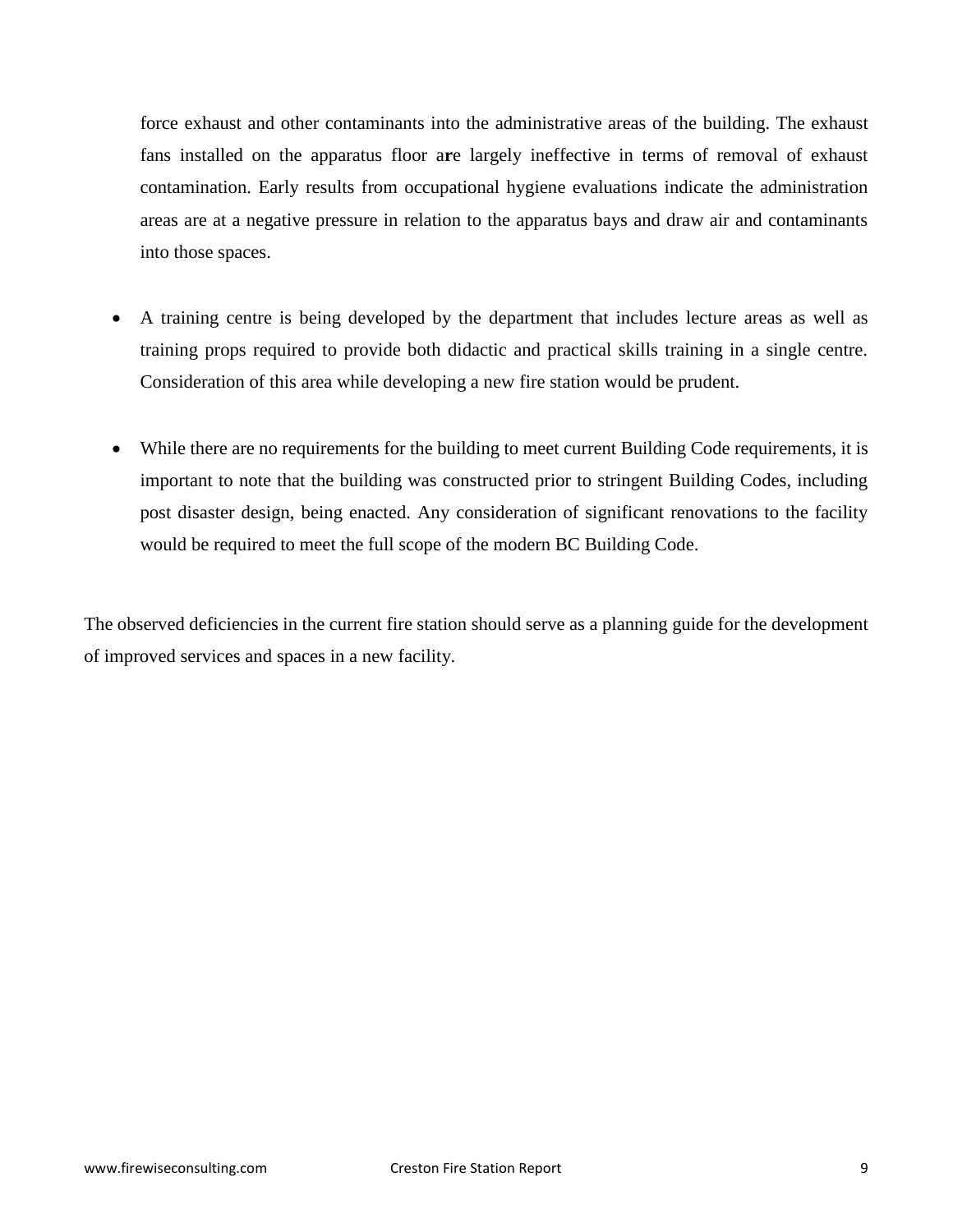# DESIGN CONSIDERATIONS AND REQUIREMENTS

Design principles for the siting and construction of a fire station fall into two streams, discretionary and non-discretionary. Discretionary considerations are those where planners have some degree of flexibility over the process. These discretionary considerations range from site locations to the types of services that will be positioned in the station. Non-discretionary considerations include compliance with regulatory regimes like the British Columbia Building and Plumbing Codes and the WorkSafeBC requirements. The following sections will explore both sets of considerations.

Industry Standards like the National Fire Protection Association provide valuable insights into industry specific considerations related to fire fighting and safety programs. These standards, however, are of no legal force unless they are adopted by statute or regulation. Standards should form the basis of fire specific considerations for activities that may go on inside the station related to firefighting. For all other requirements, please refer to British Columbia Building Code and workplace safety Acts and Regulations.

Not all the considerations for a fire station fall directly into codes or standards but do exist in best practices. While a fire station is required to house fire trucks and equipment, its most important function is to accommodate the needs of the fire fighters who are necessary to operate the equipment and deliver the services.

## Recruitment and Retention:

Volunteer recruitment and retention has been identified as the single biggest threat to the volunteer fire service today. Finding volunteers who are healthy, able and interested in the training, can tolerate the emotional highs and lows of emergency response and who are prepared to make multiyear commitments to their community are increasingly difficult to find. Volunteers are under pressure to meet obligations from their primary employer, family, other volunteer opportunities and the complexities of modern life. The commitment to training required to meet the challenges of modern firefighting alone is enough to dissuade volunteers from coming forward and encourages them to leave when life gets busier with the addition of marriage, children and work. Designing some of their needs into the fire station in a manner that makes it easier to be a part of a strong team just makes good business sense.

A fire station plays a critical role in supporting effective volunteer recruitment and retention strategies. Historically, one of the key draws of the volunteer (and career) service was the sense of "team" and the social connections that came with being a part of the department. While historically this sense of belonging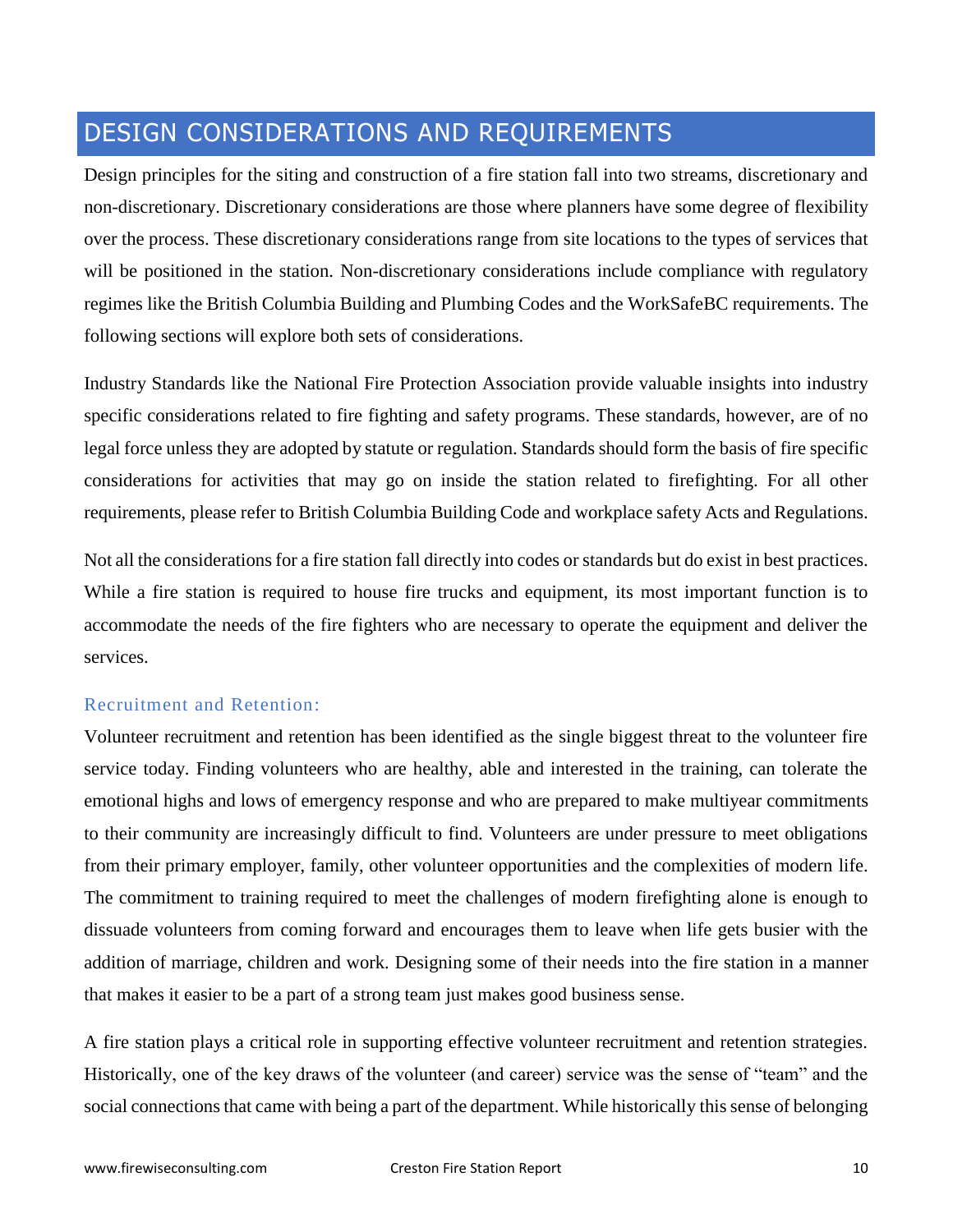was anchored to social activities that are simply not permissible in the professional volunteer fire service of today, the need for volunteers to feel part of the team is as strong as ever. Consultation with the volunteer personnel on what their needs are, inclusion of health and wellness facilities within the station and the development of spaces that can accommodate reflective or social opportunities should be part of any design project.

Today's volunteer fire fighter tends to be much more aware of the health impact potentials of their decision to become a fire fighter. Increased cancer rates and the risk of heart disease due to diet, shift work and other factors are better understood every day. The inclusion of health and lifestyle considerations, including fitness areas, should form a part of station design. Emerging science is demonstrating that health and wellness is not just related to physical health. Mental health challenges require facility spaces that can be used to support quiet and reflective spaces for members to come together. Physical health plays a significant role in supporting mental wellness as well.

Social and amenity areas provide quiet spaces that allow post incident decompression spaces as well as areas where fire fighters can come together on a more social basis. These activities are essential to the development of a cohesive team that spends relatively few operational hours together. Where career fire department (and most "normal" workplaces) staff spend full shifts together working and socializing, volunteers are only together for responses and training, neither of which supports the development of team bonds.

Other fire services are evaluating the addition of amenity spaces that includes child care and other services, recognizing the challenges for parents to find appropriate care for children in the immediacy of emergency response requirements of a fire station.

#### Industry Standards:

Industry standards such as those provided by the National Fire Protection Association (NFPA) are a collection of industry best practices, generally supported with extensive scientific research. In terms of fire stations there are no NFPA standards solely devoted to the development of a fire station. The bulk of the referenced standards pertain to operations that will be performed by a fire department and will provide guidance on equipment, spaces and procedures to be followed. These Standards have informed the development of building design principles used by Architects and other professional building designers to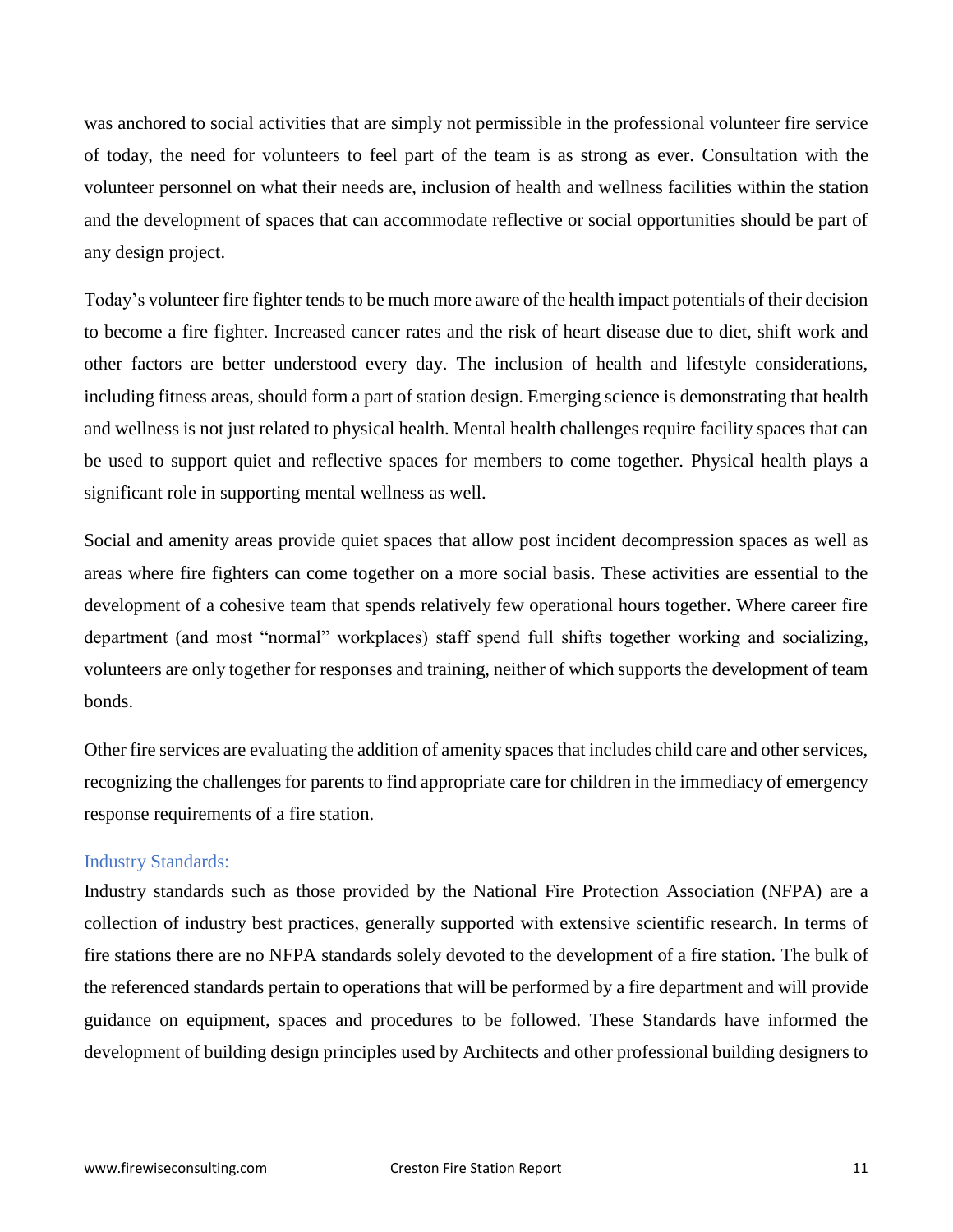create functional and effective buildings capable of supporting effective and safe fire department operations.

There are, however, several that reference specific functions related to fire station development and operations. They include:

- NFPA 1500- Standard on Fire Department Occupational Safety and Health Program
- NFPA 1581- Standard on Fire Department Infection Control Program
- NFPA 1851- Standard on Selection, Care and Maintenance of Protective Ensembles for Structural Firefighting and Proximity Firefighting
- NFPA 1710- Standard for the Organization and deployment of Fire Suppression Operations, Emergency Medical Operations and Special Operations to the Public by Career Fire Departments
- NFPA 1720- Standard for the Organization and Deployment of Fire Suppression Operations, Emergency Medical Operations and Special Operations to the Public by Volunteer Fire **Departments**

# NON-DISCRETIONARY CONSIDERATIONS

The Creston Fire Station is being developed to accommodate a diverse range of uses and functions. The facility is intended to accommodate administrative and work spaces, vehicle storage and maintenance spaces, flammable liquid storage, training and meeting spaces, decontamination and hygiene spaces, laundry- heavy and light duty, storage, secure areas as well as facility service spaces. In addition the facility must support the safe and efficient deployment of resources to emergency events.

The following are the non-discretionary requirements that apply to all fire stations, new construction and renovations.

## Foundational Design Principles:

Creston Town Council established several basic principles that are to be considered mandatory elements of the fire station project.

## Emergency Operations Center (EOC):

The inclusion of the EOC in the fire station design is an important risk management and community preparedness decision. As the only post-disaster designed municipal facility in Creston it only makes sense to include this emergency management and command capability within the fire station. The function takes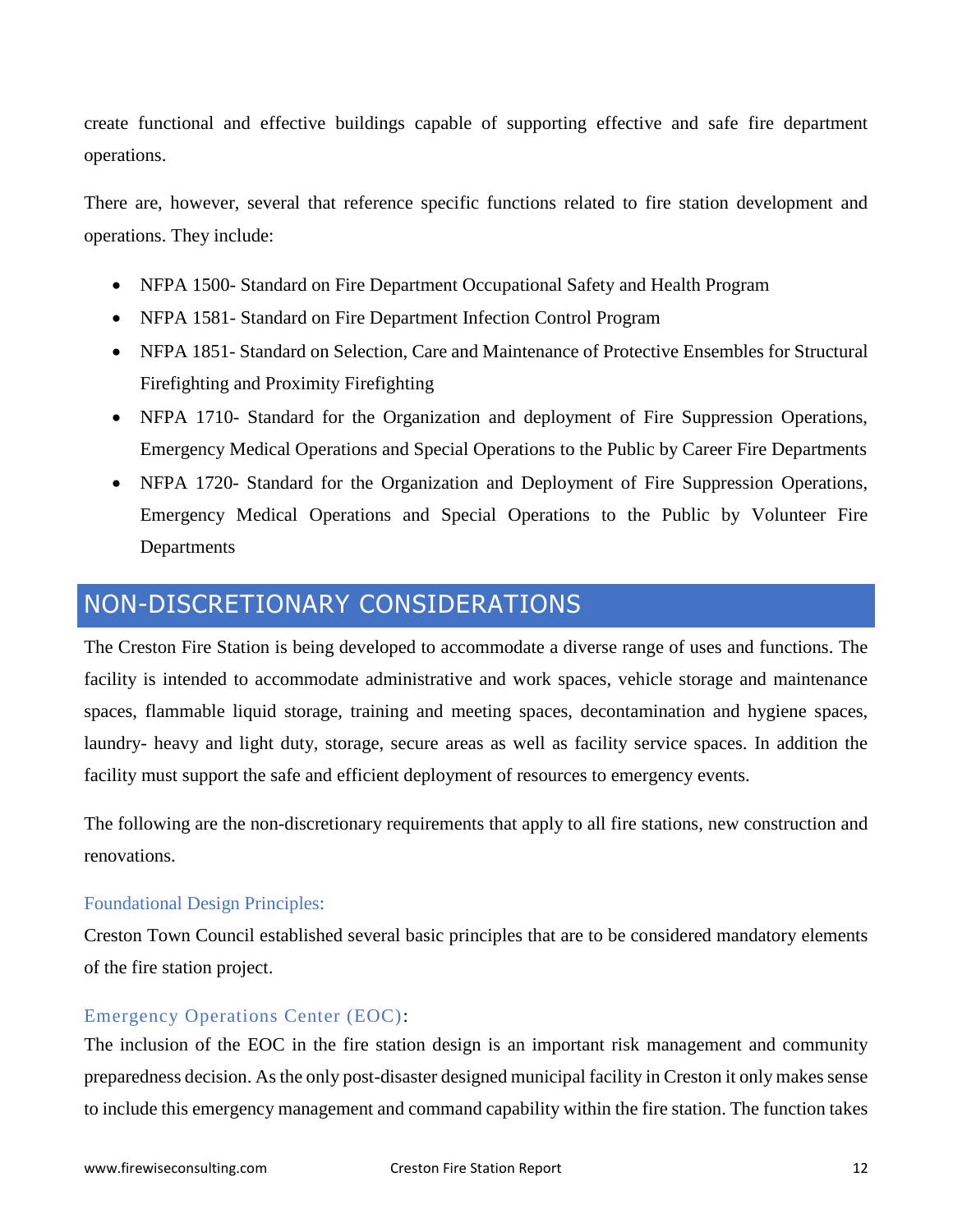advantage of already required floor spaces including offices, meeting room and the training room so there should be minimal spaces required to support this function. A benefit of adding this capability into the planning is the opportunity to include higher end computer and communications technology. This has the added benefit of supporting training and other Town business requirements.

## Life Cycle Planning:

Council has been clear throughout the planning process that the decisions around this facility must be taken in consideration to the long-term infrastructure investment a fire station represents. The ability of the facility and site to meet the uncertain future needs of fire protection and community safety in Creston and the region must be factored into a flexible design that can readily accommodate change.

### Facility Partnerships:

Council established a cost recovery principle governing the addition of any partner, such as BC Ambulance, seeking to be part of the facility. Any additional spaces required by a partner agency would be funded by that agency.

## Service Levels:

Service levels are determined by Creston Town Council. The building design, including siting, must accommodate current service levels, including the Work Experience Program (WEP).

## Staffing:

The fire station design must not constrain the fire department in its staffing model. Design considerations should be based on current staffing levels and contemplate increased numbers pending community growth or fire industry changes. The facility design cannot artificially constrain current recruitment and staffing levels.

### Regional Response:

Regional partners have committed to significant investments in a new fire station in Creston and understandably will have expectations that any future design will reflect their needs. Design principles, starting with siting decisions, must consider regional needs, although not at the cost of effectiveness of response for Town of Creston residents.

#### Professional Design:

A fire station is a highly complex facility that provides accommodation, assembly, industrial storage, administrative and other functions necessary in the modern fire service. As a result, it requires professional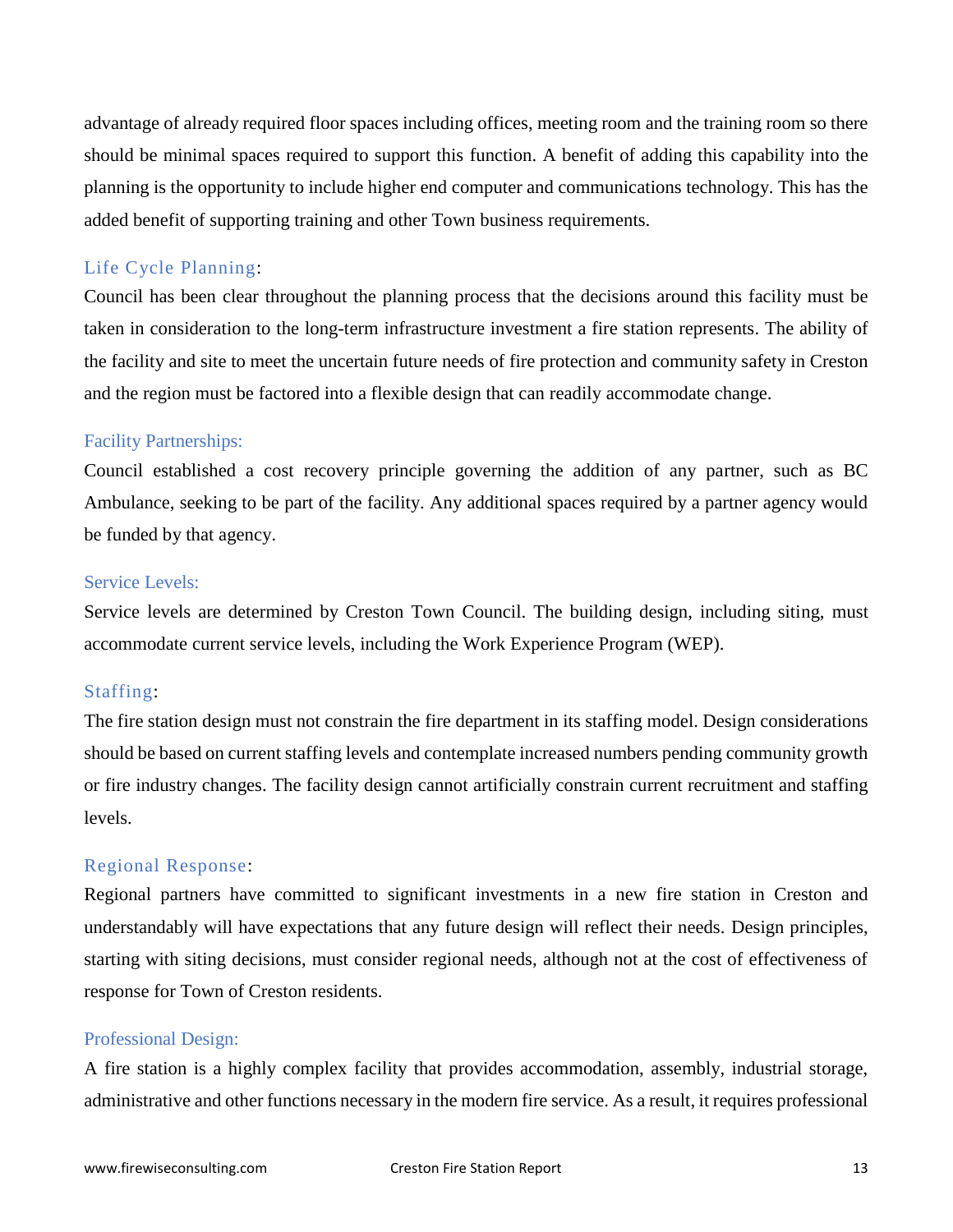design in accordance with the Architects Act of British Columbia (RSBC 1996) and the British Columbia Building Code.

Article 1.2.10 of Architectural Institute of British Columbia (AIBC) Bulletin 31 (**Exhibit 3**) states:

"*Any mixed-use building in excess of 470 square metres (5059 square feet) gross area, including mixed use buildings. A mixed-use building that contains assembly occupancy is assessed by the most restrictive use and therefore requires an architect when it exceeds 235 square metres (2530 square feet); "*

AIBC Bulletin 31 Appendix A (**Exhibit 4**) further clarifies that both the Architects Act and the BC Building Code state that all buildings required to be built to post disaster standards, including fire stations, must be professionally designed and reviewed, regardless of size. As a result, professional design is a required element of any project to renovate or construct a fire station in British Columbia.

## British Columbia Building Code (BCBC) 2012:

The proposed Creston Fire Station is considered a Group F Division 3- Low Hazard Industrial Occupancy. The building is categorized as having a major occupancy of F-3 and two minor occupancies A-2 Assembly and C Residential. As a result, the following some of the mandatory requirements for the facility including:

- BCBC 1.4.1.2: Post disaster construction,
- BCBC 3.2.2.84: the building must be sprinklered and the building can be constructed using either combustible or non-combustible construction
- BCBC 3.2.4.1: the building must be provided with a fire alarm system
- BCBC various: fire separations between various occupancies and exits must be provided
- BCBC 3.1.3.1: fire separations must be provided between major occupancies including:
	- o Between F3 and C (residential occupancy: 1 hour)
	- o Between A2 and C: 1 hour)
- BCBC 3.8.2.3: facilities including washrooms and access must be provided for people with disabilities. This accessibility requirement also pertains to parking and exterior access to the facility.
- All other BCBC and Plumbing Code requirements

The application of BCBC requirements related to post disaster design requirements is different than the approach in other provinces. Post disaster design is not a mandatory requirement in Alberta, for example.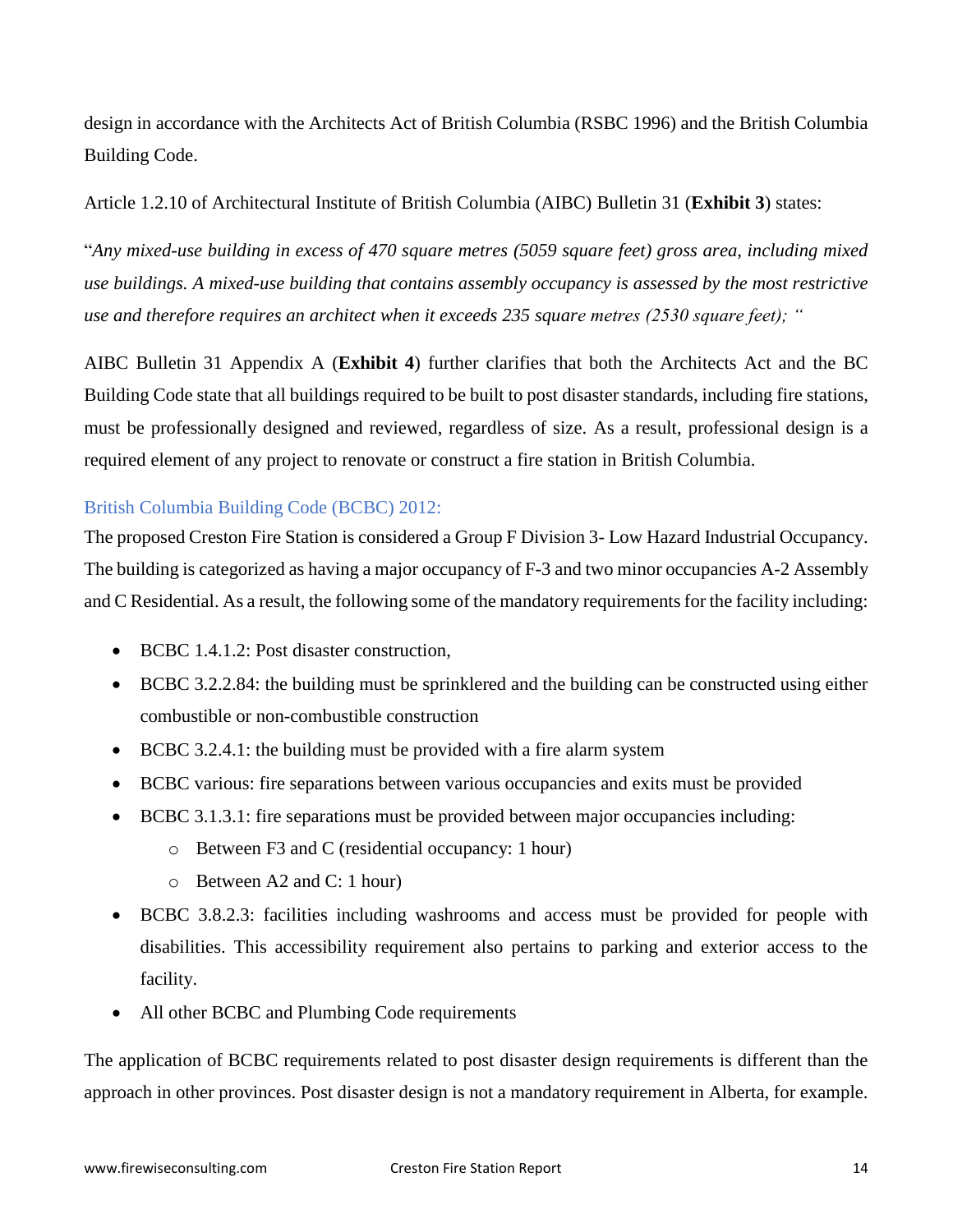The decision on using post disaster design concepts are up to the local authority and is based on a risk assessment process. When comparing pricing between jurisdictions, this means that any Alberta costing may be 20 to 30% lower than a similar building in British Columbia.

## WorkSafeBC Regulations:

WorkSafeBC workplace safety and health regulations apply to all aspects of fire department facilities and operations. This section of the report will reference the requirements at a high level. For detailed information on the interpretation and content of the regulations and other requirements, please refer to the WorkSafeBC website at [https://www.worksafebc.com/en/law-policy/occupational-health](https://www.worksafebc.com/en/law-policy/occupational-health-safety/occupational-health-safety-regulation)[safety/occupational-health-safety-regulation](https://www.worksafebc.com/en/law-policy/occupational-health-safety/occupational-health-safety-regulation) .

The Regulations are structured as follows:

The Core Requirements that apply to all workplaces include:

- Part 1: Definitions A list of words used in the Occupational Health and Safety Regulations (OHSR) that have specific meanings.
- Part 2: Application -- A description of how the OHSR is applied.
- Part 3: Rights and Responsibilities -- Details about elements of a health and safety program, investigations and reports, workplace inspections, the right to refuse work and first aid.
- Part 4: General Conditions -- Requirements for such aspects of workplace safety as building and equipment safety, emergency preparedness, preventing violence, working alone, ergonomics, illumination, indoor air quality, smoking, and lunchrooms.
- Parts 5-19 deal with general hazards found in many workplaces, usually higher-hazard operations. Topics include the safe use of chemicals, confined space entry procedures, guarding of machinery and the use of mobile equipment. Basically, if the worksite is doing the work considered in these Parts, they apply.
- Part 32: Firefighting. This Part refers principally to operational activities, specialized PPE and other fire department specifics.

In terms of the design of a fire station, perhaps the most important OHSR requirement is the following:

## *OHSR Section 4.1: Safe workplace- A workplace must be planned, constructed, used and maintained to protect from danger any person working at the workplace.*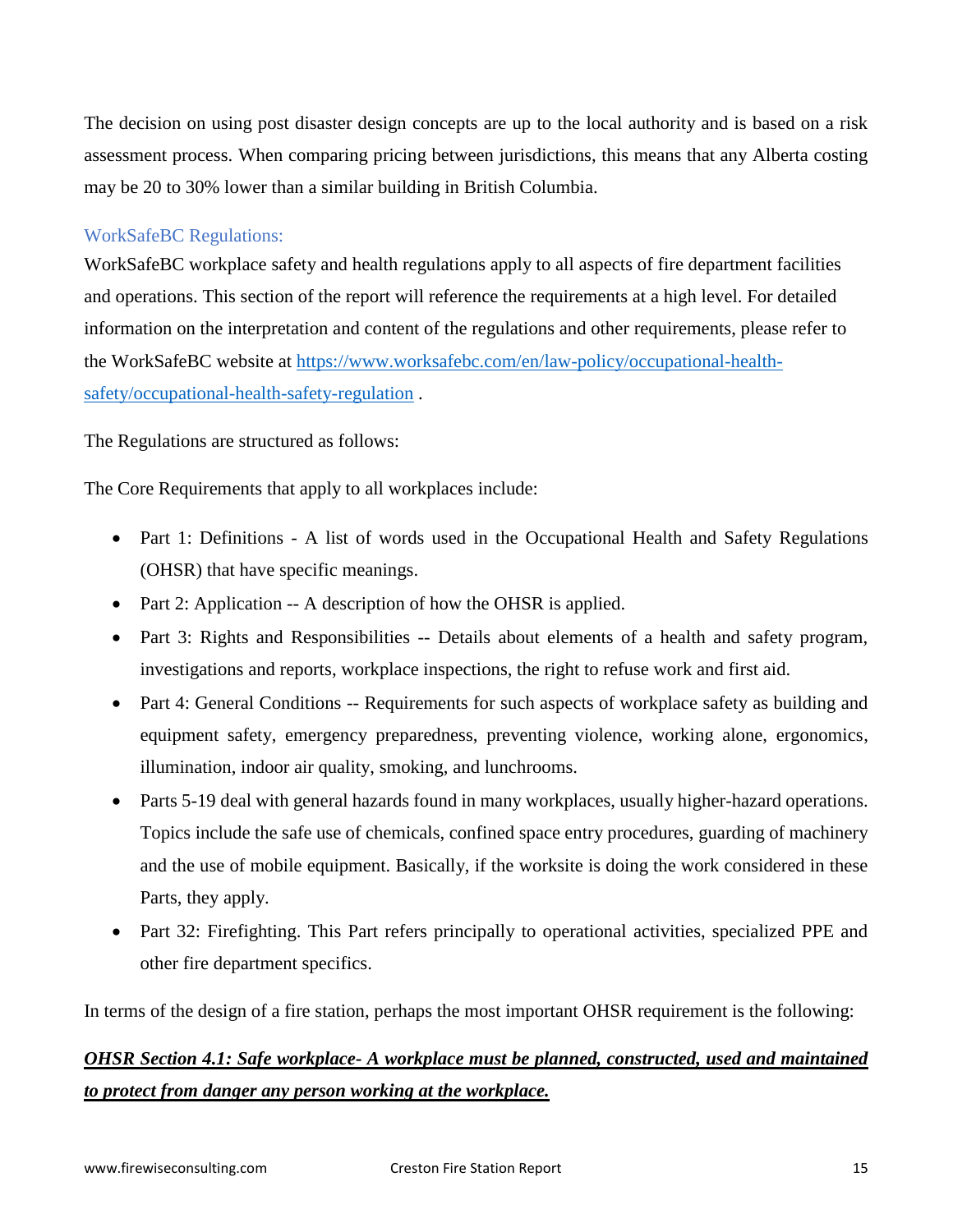When related to the FireWise Interim Measures Report, the context of this clause becomes clear. Planning considerations for a new facility must include design elements that manage identified hazards:

- Vehicle exhaust management practices that sees the removal of all exhaust fumes from the interior of the building,
- Chemical and carcinogen exposure facilities that effectively remove the risk of accidental exposures to personnel,
- Adequate facility space for safe operations,
- Changing areas and food service areas must be separated from possible contamination from operations
- Proper storage spaces for essential equipment and adequate protections from that equipment where required,

All decisions on what service spaces will be included in a new fire station and their relative size should be assessed against the requirements of WorkSafeBC.

## British Columbia Fire Service Minimum Training Standards:

This policy document from the Fire Commissioner's Office of British Columbia does not have a direct relationship to the construction of a fire station. It does, however, provide detailed guidance on the training requirements for any municipality who employs a fire service. The fire station is a key resource for the delivery of this training and this must be reflected in fire station design principles. Creston Fire Department is deemed a full-service fire department under the definitions provided in the Playbook and as a result has very stringent requirements to meet in terms of training and competency management.

## Fire Service Training:

WorkSafeBC deems a worker to be qualified to perform the work assigned if they are "knowledgeable of the work, the hazards involved and the means to control the hazards, by reason of education, training, experience or a combination thereof". In terms of fire services, the combination of experience and ongoing training is critical to meeting this WorkSafeBC principle. Due to the nature of emergency response and large team operations, a firefighter may not get the opportunity to perform critical skills in a "real life" form. Due to this and the life and death nature of many of the fire departments operations, training is critical to maintaining an acceptable level of safety and effectiveness.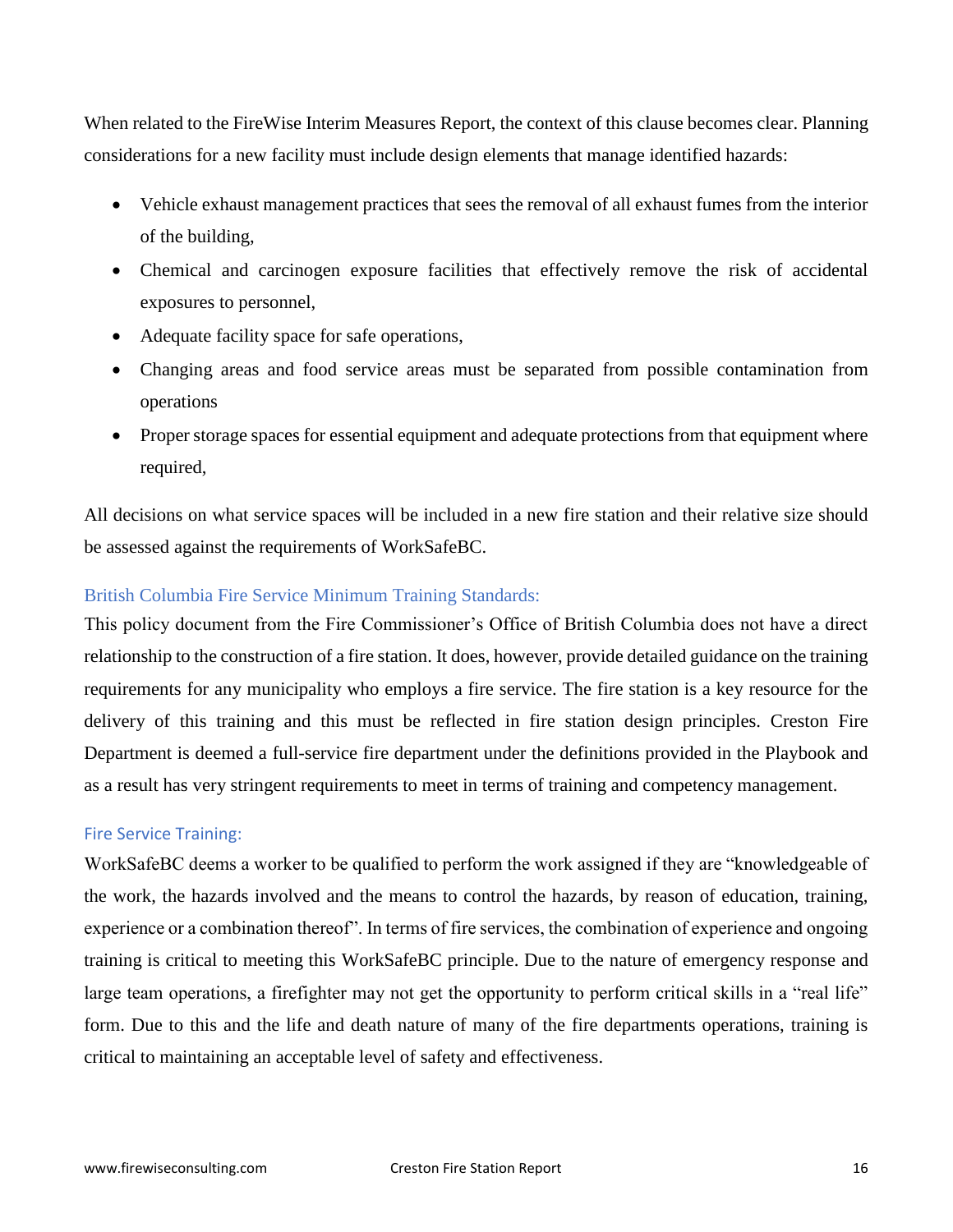The British Columbia Fire Commissioner's Office (FCO) developed a training "Playbook" that provides minimum training levels for fire departments, based upon the broad service levels they provide. This Playbook is intended to provide an industry recognized minimum standard of training that utilizes, and bridges to, the current National Fire Protection Association (NFPA) Firefighter qualifications. This is an important consideration as it provides a formal link between acceptable training standards required of an employer in terms of safe work practices, and internationally recognized standards and will form part of WorkSafeBC's formal assessments following an accident. The training requirements are expressly tied to the Service Level provided by a fire department, as formally determined by the Town. This document and program establishes the minimum Competencies necessary to perform the role of a firefighter, instructor/Evaluator and Team Leader at each designated Service Level, as well as for the delivery of inhouse training in such Competencies.

Fire Service training is based on a balance of didactic, in classroom instruction and practical skills evolutions intended to link the theoretical with its practical application. Like community colleges that are providing technical skills training to adult audiences, the proximity of classroom to practical skills spaces are an important element supporting the delivery of these essential training requirements. Good fire station planning will recognize that many classroom delivered sessions, like CPR and First Aid, require adequate floor space for practical skills training and assessments. Similarly, classroom spaces will be close to the apparatus floor so that spaces using that equipment or personal protective equipment is close to hand lending itself to efficient transition from classroom to practical skills and back.

While the Playbook does not directly reference the design of fire stations, it does provide a definitive guide to the type of training required and the facilities a municipality will need to provide to effectively support the safe and efficient delivery of this required function.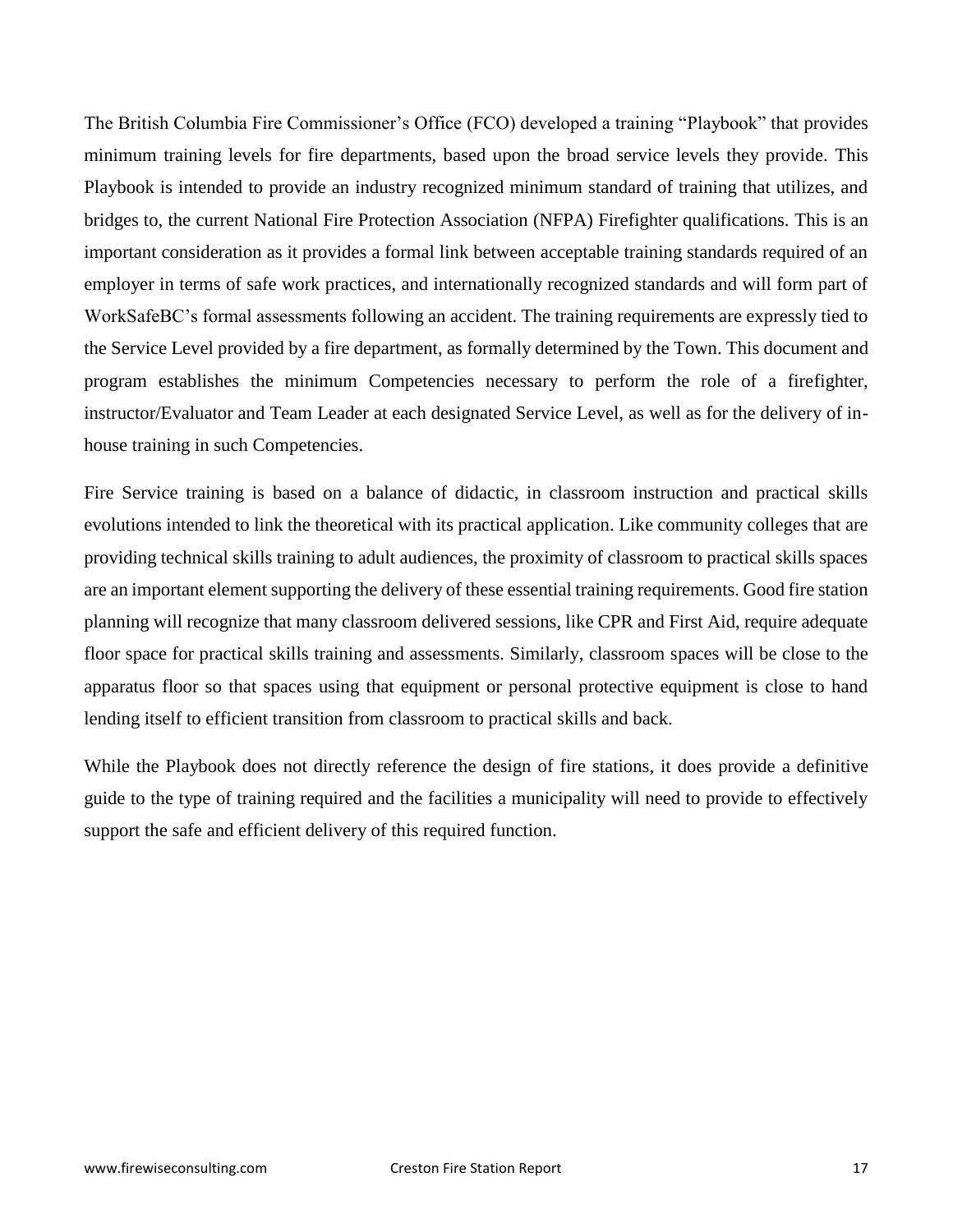# DISCRETIONARY CONSIDERATIONS

## Site Selection:

The fire station decision process should start with an evaluation of potential sites for the station. A fire station, particularly in a single station environment, requires careful consideration and must reflect several important design and performance expectations.

During the 2016-17 Creston Fire Station design process, a total of eight (8) possible sites were initially evaluated as part of the selection process. These sites included the current fire station site, several surrounding the downtown core, some in the north industrial area. As a result of extensive evaluation that included response times, access, site flexibility, size, and geotechnical assessments, the number of viable options was reduced to four (4) sites.



**Figure 1: Possible fire station site locations as presented to the public in 2016**

## RCMP Site 1:

This site located on Cedar Street beside the RCMP Station was evaluated. The positives related to the site included:

- Good location related to major thoroughfares in the Town,
- Access to the station for the volunteers,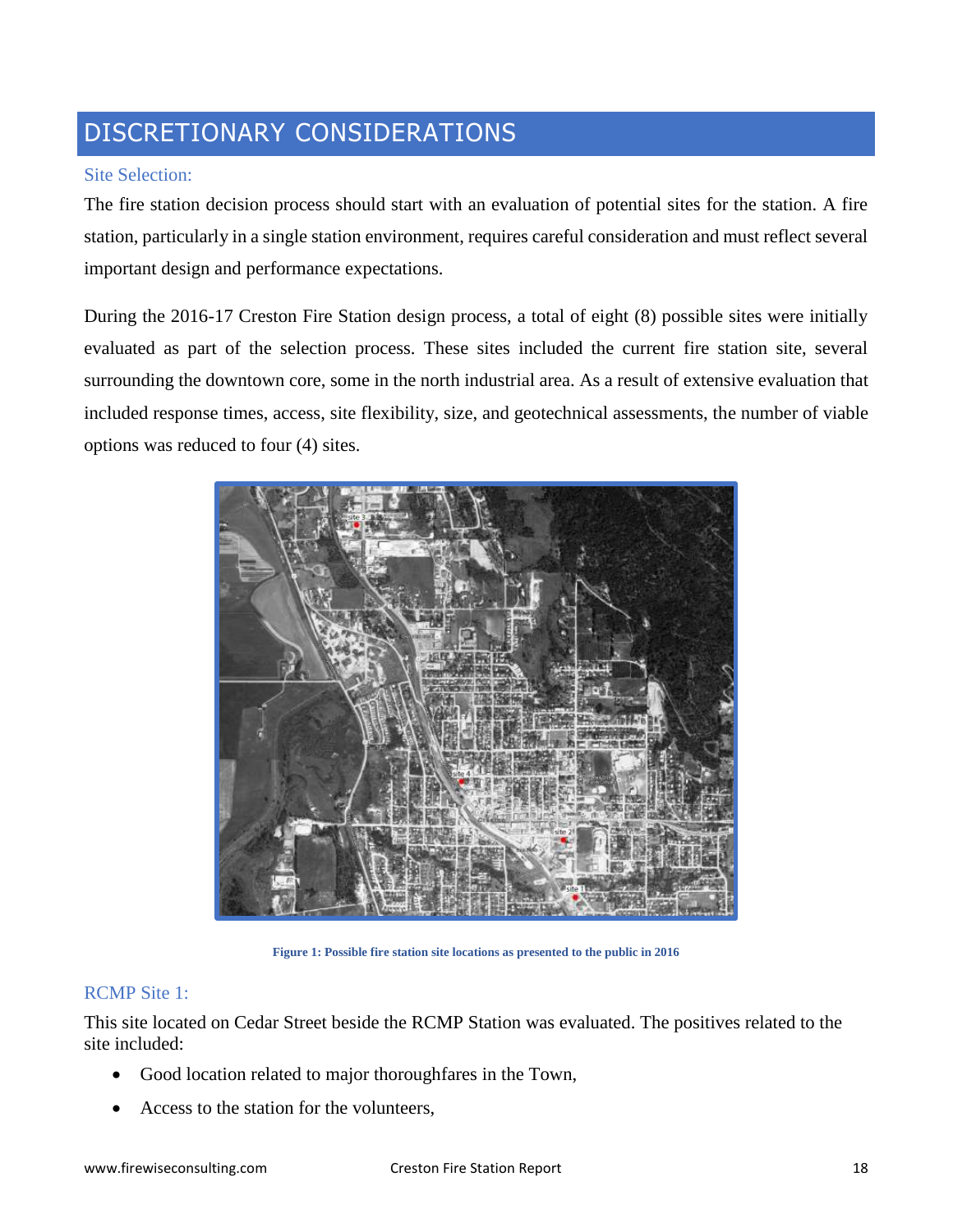- Properly located to meet response time requirements in relation to planning requirements,
- "proximity to the RCMP set up something of a campus environment for emergency and protective services.
- The Town owned the property

The negatives identified included:

- Proximity of the site to the rail road tracks and a rail crossing,
- Utility rights of way that would need to be moved to accommodate constructions,
- Cedar Road runs thorough the center of the property creating facility siting and functional concerns, including a need for firefighters to cross the street
- Historical geotechnical concerns related to the previous use of the property

## Extra Foods Site 2:

This site was identified as the preferred site for development of a new fire station following a significant professional and public evaluation. The positives for this site include:

- The location of the site is well within the response time area to meet fire department response time requirements,
- Good access to main arterial roadways allowing excellent access to all Town neighborhoods and to regional service areas including West Creston, Erickson and Canyon.
- The site allows drive through design with access with access from  $16<sup>th</sup>$  Avenue and exit onto Cook Street reducing wear and tear on fire apparatus and removing the need to maneuver vehicles on roadways to enter and access the facility,
- Site is flat and connected to utilities and will require minimal investments to ready for construction, and
- Has sufficient space to accommodate all current and forecasted fire department requirements.

Negatives identified included:

- The Town does not currently own the property, and
- Traffic control measures would be required due to exiting onto a major roadway.

## Petro Canada Site 3:

This site on Northwest Boulevard was evaluated and found not to be a viable option.

The identified positives included: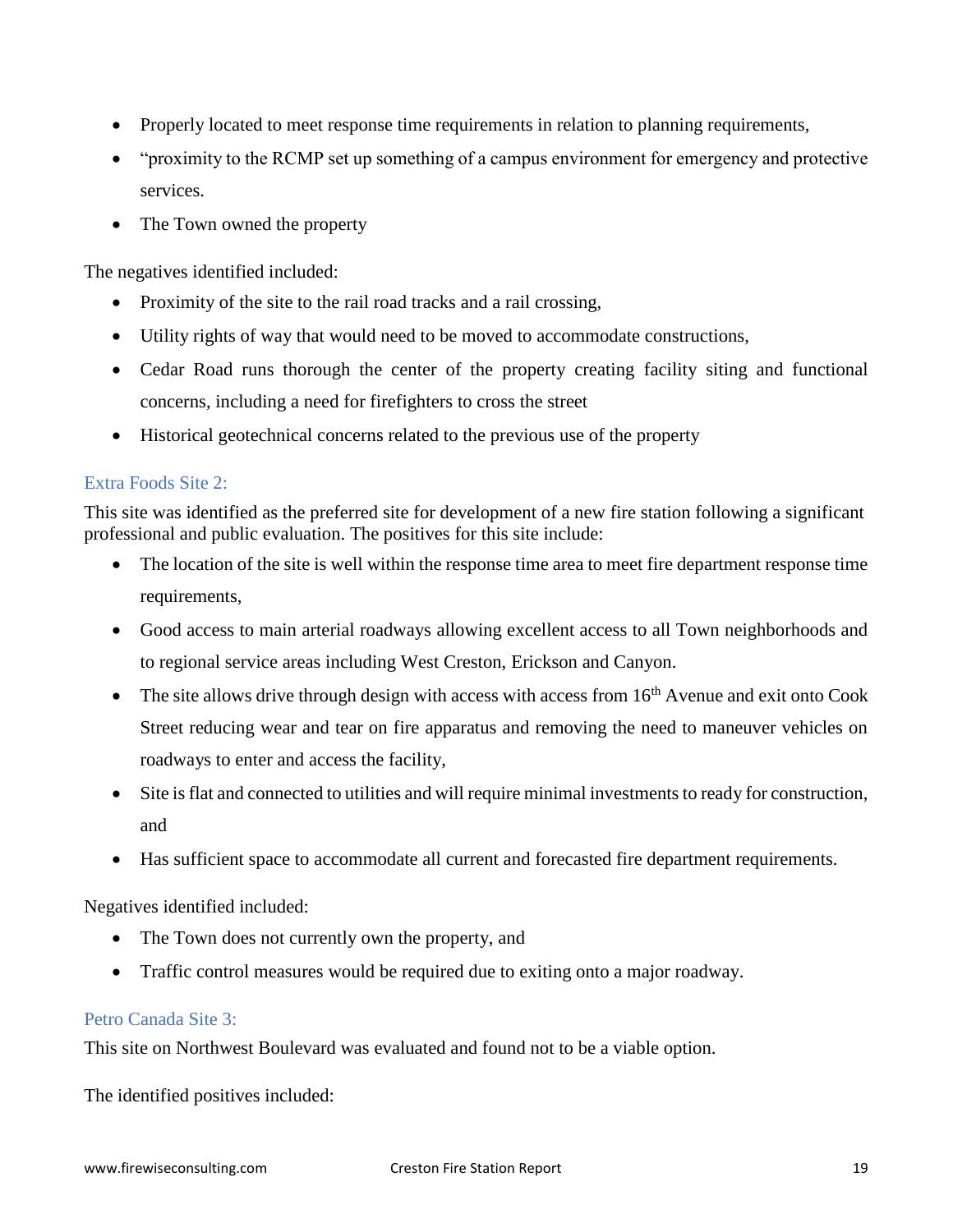- Site size was adequate for the requirements of the department, and
- Good access to the Town's arterial road system

The negatives identified with the site included:

- The site is very narrow and extends a long distance from the road. This would restrict the building design and negatively influence the viability of the preferred drive through design.
- The site is located a long way from where most volunteer fire fighters live and work. This results in longer travel times to get to the hall and return times to fires in residential areas of Creston and all of Erickson and Canyon.
- Backing in to the site from the street is not an option as the frontage is on Highway 3, and
- The site is not currently owned by the Town.

## Bunker Site 4:

This site at the corner of Vancouver Street and Highway 3 was evaluated carefully. The site provided several positives:

- Use of an abandoned construction site would cleanup a community eyesore,
- Good location close to the Town Office and current fire station,
- Site supports development of drive through bays and two-dimensional access to the site,
- Site size met the minimum requirements for the fire station
- Fire department response times met

The negatives identified included:

- Little site space to support future growth or service changes,
- Current construction on site would have to be evaluated carefully to determine if it could be used or would need to be removed,
- Access issues related to Highway 3
- Grade issues due to site elevation differences with streets and neighboring properties, and
- Site is not currently owned by the Town

## Current Fire Station Site:

The current fire station was evaluated both in terms of renovation and as a possible site for the construction of a new fire station.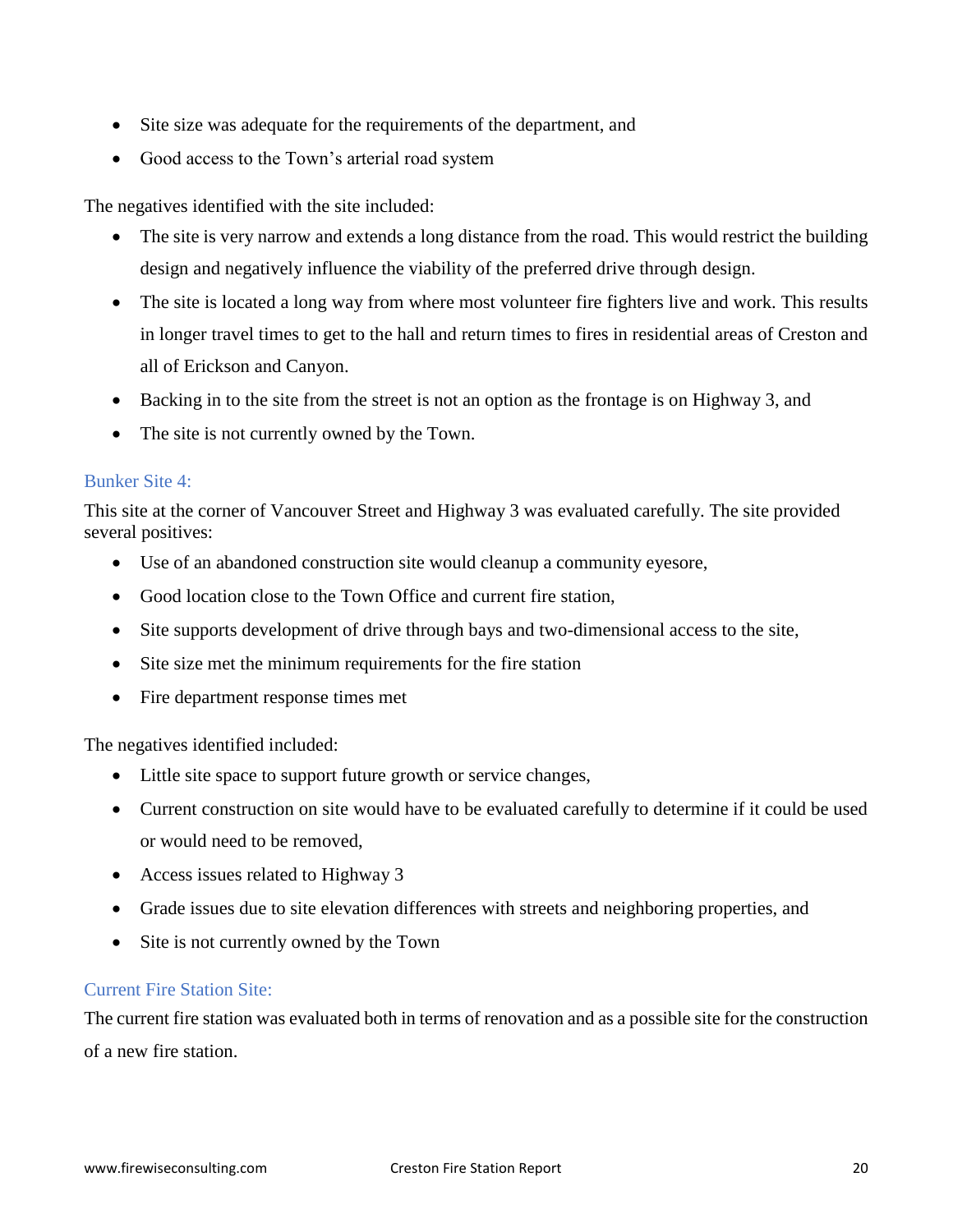Renovation was not seen as a viable consideration. The current building would need to be made BC Building Code compliant, including those provisions related to post-disaster standards. While certainly possible, there would be very little of the building that would be reusable. The property line to the north would require the addition of significant retaining wall investments to meet seismic and modern engineering requirements. The entire roof structure would need to be removed, elevated and replaced. Further, the building's 8,000 square foot area is insufficient for the needs of the department and would require the addition of some 6-8,000 square feet of space. Even with the removal of the building currently supporting BC Ambulance, there would be insufficient space to meet the spatial requirements even of a standalone fire station when parking and site movement of fire apparatus are considered.

## Fire Department Response Time Calculations:

Fire department response times are one of the key benchmarks used to measure the effectiveness of fire department operations. It is important to understand the different things that factor into a fire departments response time. It is significantly more than just the time it takes to drive to the site. In terms of a volunteer fire department it includes dispatch times, drive time for the volunteers to the fire station, muster time that it takes to gear up and crew the truck and then the drive time to the fire or emergency event.

Fire deaths in Canada occur predominantly in residential occupancies. The British Columbia Fire Commissioner's Office data is out of date, but figures from 2012 and 2013 Annual reports show that 71% and 76% respectively of all fire deaths in BC occurred in people's homes. The Ontario Fire Marshal produced a comparative analysis of fire deaths in Ontario that showed for the period of 2006-2015 a full 85% of fire fatalities happened in the victim's homes. Proximity of fire protection services to residential areas should be seen as an essential planning principle when making siting decisions.

Response times are divided into several components:

- 1. **Pre-notification**: The time between onset of a fire and discovery and/or notification. While the municipality has little direct control over this part of the overall response time, public education and awareness programs, including an effective inspection program can help. This part of the overall response time is not included in the benchmark.
- 2. **Public Safety Answer Point (PSAP**) has two benchmarks to meet. The first is to answer the call within 15 seconds. The second is to transfer the call, where the dispatch and 911 call answer centre are different.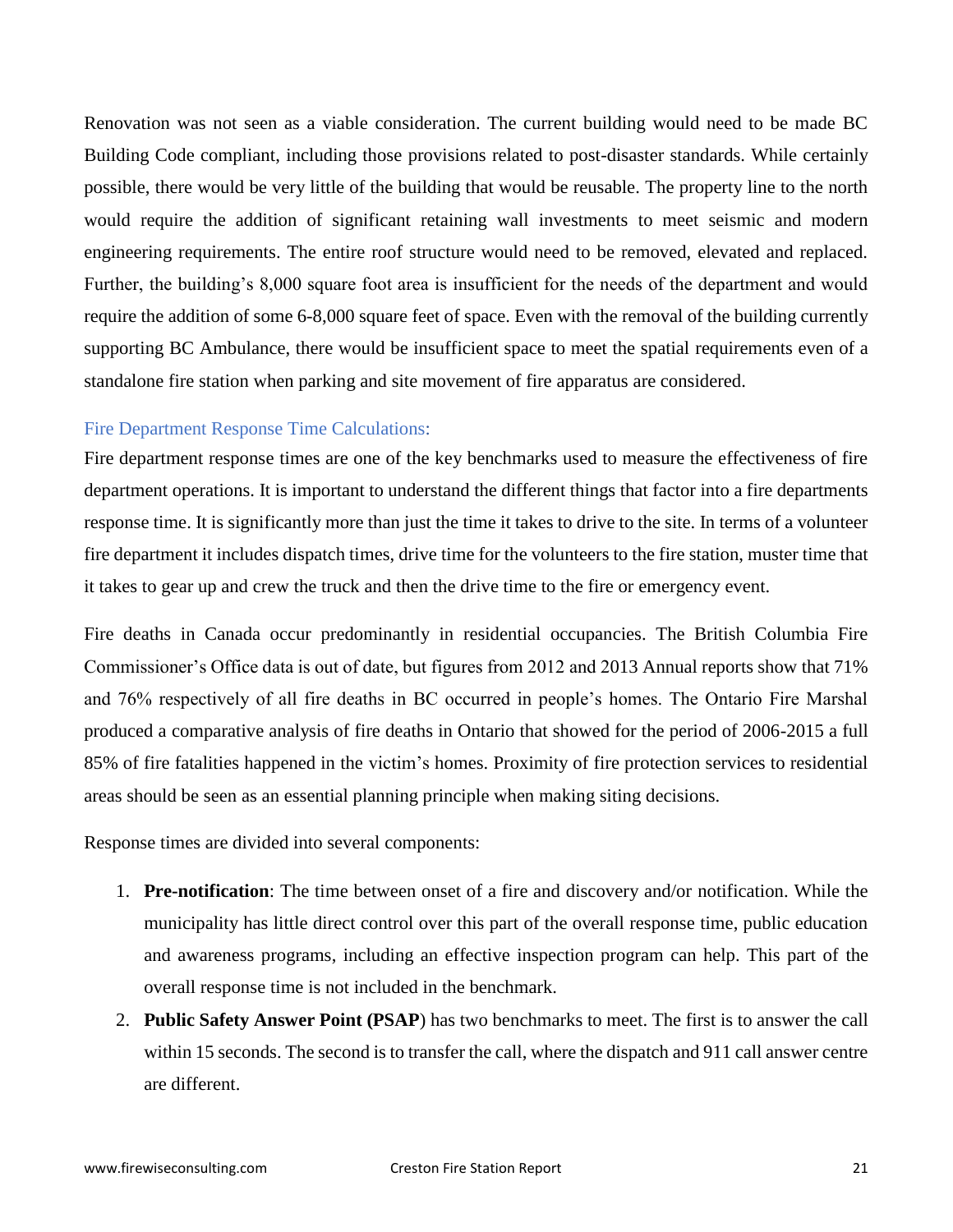- 3. **Dispatch Interval**: The dispatch interval is the call handling time from the line pickup in the 9-1-1 call answer center to the time alerting tones are set off for the firefighters. The call handling pickup is the point at which the response time measurement occurs. This must occur within 90 seconds, 90 percent of the time.
- 4. **Drive Time to Station**: The time it takes volunteer staff to get from where they are to the fire station. General staffing directives will require full crews before moving fire apparatus so this is a cumulative time around groups of firefighters. Specifically, this measure is based on the slowest of each group of 3 to 4 fire fighters. This is the first of decision points that planners get to influence through their choice of site locations for the fire station.
- 5. **Muster or Chute Time**: Once at the fire station the firefighters must dress in their gear and mount their fire apparatus. In career fire departments the measure is 90 seconds or less. Building design and layout of spaces is critical to managing this most effectively to reduce this interval.
- 6. **Drive Time**: This is the time it takes for the fire truck to drive from station to emergency site.
- 7. **Assembly Time**: Once on scene it takes up to 2 minutes for the crews to ready their equipment to fight the fire.

Fire station planning process can influence many of these factors and reduce the time it takes for firefighters to assemble and respond to the event. These considerations must form the basis of all decisions related to siting. The Town of Creston is in an enviable place in that there are effective sites available that can accommodate all these considerations.

The following is provided purely for informational purposes and represents industry best practices. This is not a legislated requirement but does provide a planning principle that should be applied to performance measurement and benchmarking. The following chart illustrates those times provided by the **NFPA 1720** *National Fire Protection Association (NFPA) Standard for the Organization and Deployment of Fire Suppression Operations, Emergency Medical Operations and Special Operations to the Public by Volunteer Fire Departments* Provides context to industry best practices for volunteer fire department response times. While not a legislated requirement, they do provide a valuable measuring tool.

- i. **Urban Zones** with >1000 people/sq. mi. call for 15 staff to assemble an attack in 9 minutes, 90% of the time.
- ii. **Suburban Zones** with 500-1000 people/sq. mi. call for 10 staff to assemble an attack in 10 minutes, 80% of the time.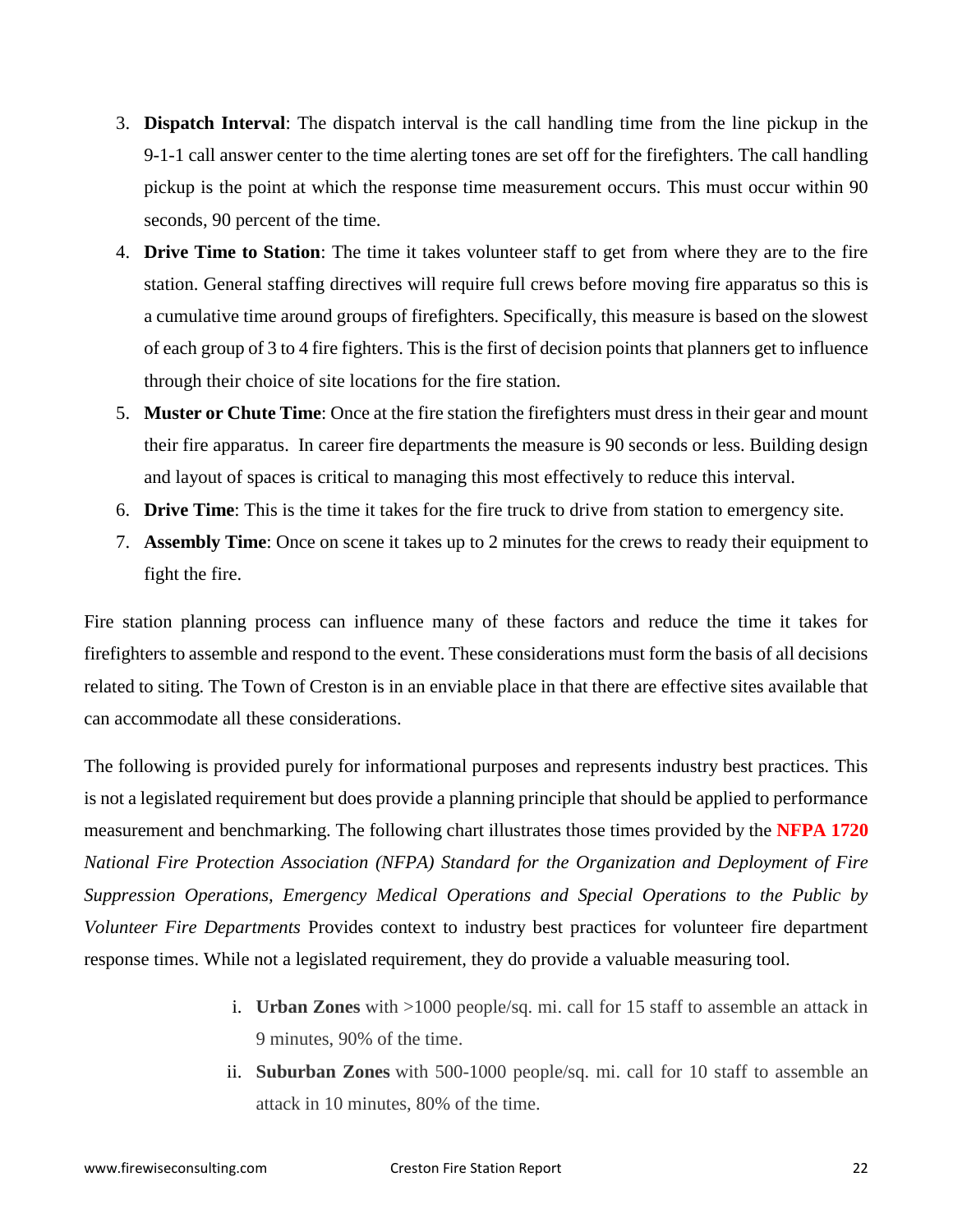- iii. **Rural Zones** with <500 people/sq. mi. call for 6 staff to assemble an attack in 14 minutes, 80% of the time.
- iv. **Remote Zones** with a travel distance =8 mi. call for 4 staff, once on scene, to assemble an attack in 2 minutes, 90% of the time.

The Town of Creston's 2016 census sets the population density at 1,622 people per square mile. This is considered an urban zone in terms of response planning. While the Town is not required to meet this standard, it does provide valuable planning insights into industry best practices and should serve as a guiding principle for decisions related to fire station development and fire department organizational principles.

## British Columbia Building Code (2012) Fire Department Response Time:

While the bulk of British Columbia Building Code requirements place an onus on the building owner for building design, this Clause provides the authority having jurisdiction some latitude for choices. If a municipality chooses to accept fire response standards below the threshold described below, developers will be required to develop subdivisions differently. Requirements could include the application of greater limiting distances between buildings, adoptions of residential sprinklers and a reduction in permissible openings in opposing faces of homes.

The following excerpt from the BC Office of Housing and Construction Standards Bulletin # B13-04 (**Exhibit 3**) provides clarification to planners in the province on the determination of fire department response times in relation to the application of limiting distance requirements for buildings.

*"For the purpose of the application of Clauses 3.2.3.1.(8)(a), 9.10.14.3.(1)(a) and 9.10.15.3.(1)(a) of the BC Building Code, fire department response time shall be considered to be the time from the receipt of notification of a fire by the fire department, to the arrival, at the building or building site, of the first firefighting vehicle that is staffed and equipped to fight a fire for the purpose of limiting the exposure to adjacent buildings."*

This response time calculation applies to specific BC Building Code requirements as follows:

• *3.2.1.3.(8)(a) the time from receipt of notification of a fire by the fire department until the arrival of the first fire department vehicle at the building exceeds 10 min in 10% or more of all fire department calls to the building, and*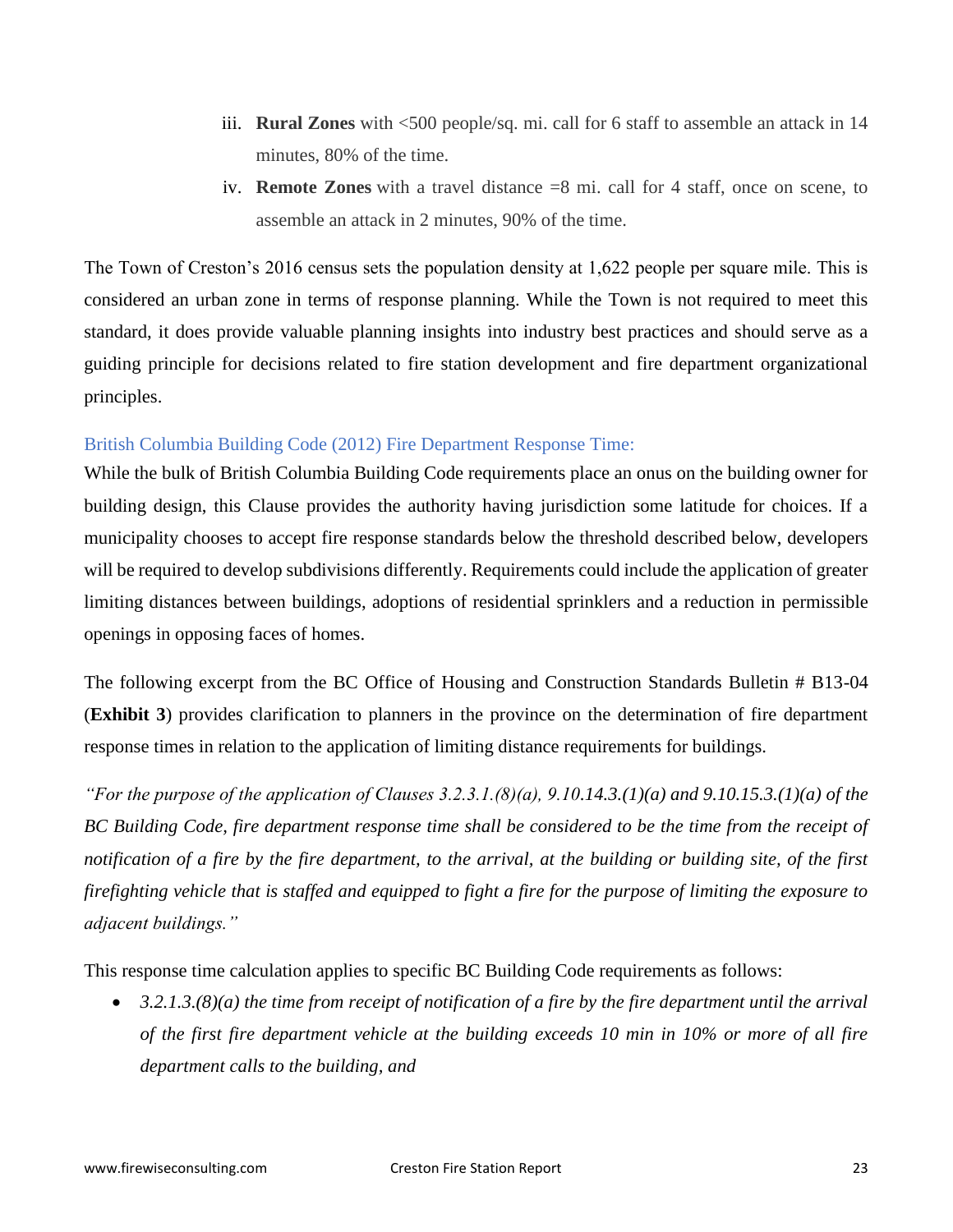- *9.10.14.3.(1)(a) the time from receipt of notification of a fire by the fire department until the first fire department vehicle arrives at the building exceeds 10 min in 10% or more of all calls to the building, and*
- *9.10.15.3.(1)(a) the time from receipt of notification of a fire by the fire department until the first fire department vehicle arrives at the building exceeds 10 min in 10% or more of all calls to the building, and*

The first vehicle is required to be a front-line fire fighting vehicle with suppression crews, water and hoses. The bulletin clarifies as follows:

*"A firefighting vehicle is one that has integral firefighting equipment and does not include support vehicles, such as pickup trucks or other passenger vehicles."*

Where those performance metrics cannot be met, more restrictive provisions of the BC Building Code must be applied in relation to unsprinklered buildings.

Response times will be one of the first considerations. In terms of volunteers, planners need to consider both the time it takes to get from home or work to the station as well as travel time from station to the incident location. While every second counts from a life safety perspective, there are other response time considerations that must be considered. For example, the BC Building Code permits relaxed regulations on limiting distances between buildings and permits openings like windows for residential construction if a fire truck can respond to that location within 10 minutes, 90% of the time. Where the fire department cannot meet these requirements, the limiting distance between buildings must be increased and unprotected openings are restricted. This has a serious impact on how close together homes may be built and could result in increased development costs for homeowners.

The Town of Creston has been approving development permits and applying the BC Building Code based on the current location of the fire station. The only reason that the reduced limiting distances between buildings were permitted was that the balance of safety between spatial separation and response time was met. If decisions are made that lengthen the response times to those homes by moving the fire station to areas further away from volunteers and residential neighborhoods, it will put them outside nationally accepted standards for safe construction.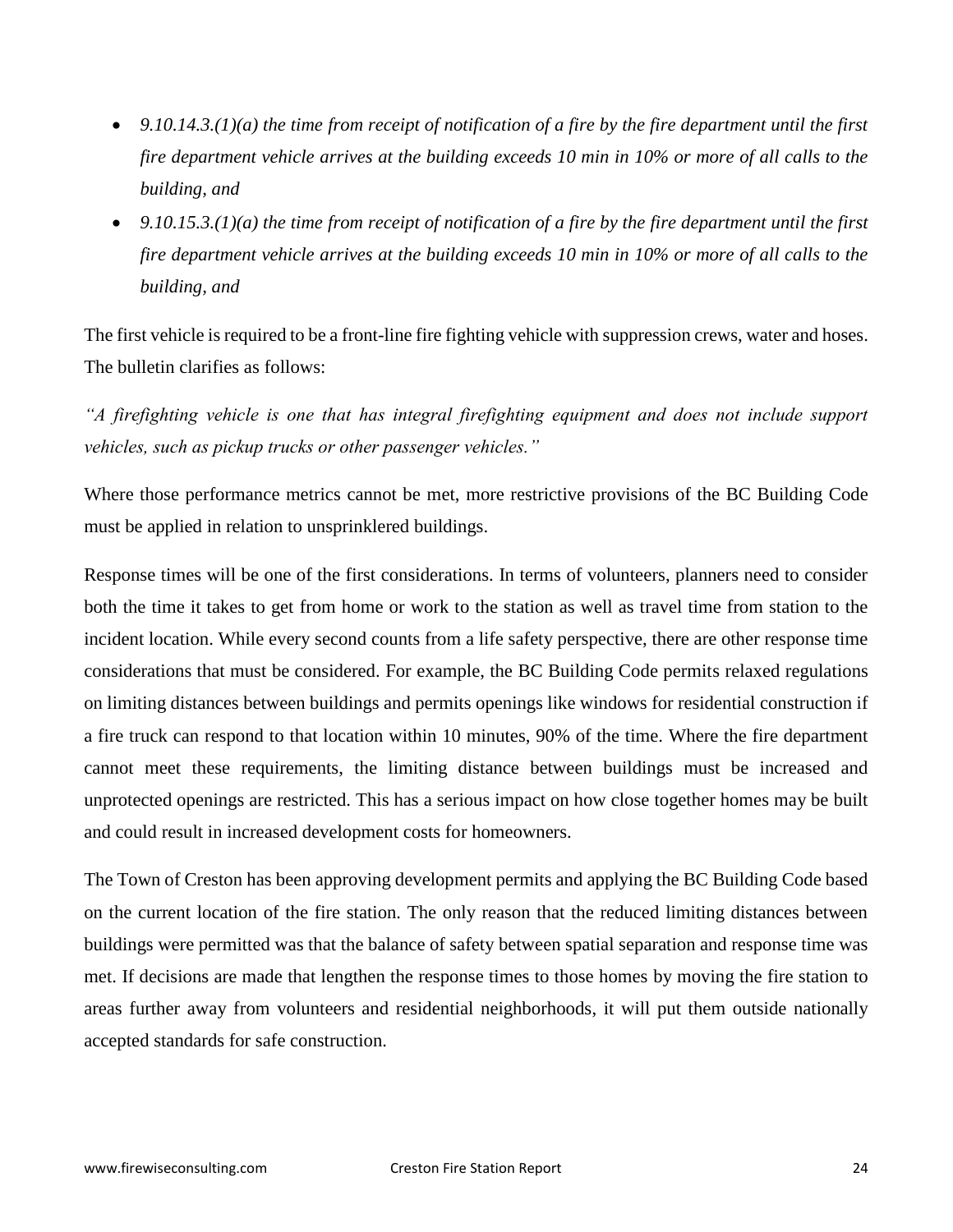## Spatial Requirements:

Architectural and industry best practices come together to provide highly accurate and effective guidance on designing spaces that will meet the reasonable needs of the department. There are many considerations that should be considered when evaluating what spaces are required and the relative size required to service those needs.

Site space is another area where there is some discretion available. There are specific site requirements to meet safe movements of fire apparatus. The site

## Building Code:

The BC Building Code contains minimum acceptable areas for specific uses and functions. These must be complied with throughout the design process.

## Volunteer Fire Department:

A volunteer fire department will require more space for activities including fitness, training and amenity areas, including lockers, change and PPE storage areas. This is due to the reality that volunteer fire departments will have more staff per unit than a career department. This increased number of staff is reflected in required training spaces, numbers of staff turning out for serious calls and other functions of the department.

For example, a career fire department with two trucks staffed would have at most 8 members on duty. This means their front-line storage of turnout gear is limited to 8 with the rest of their shifts being off the floor. On shift training will include their station complement of 8. Fitness and other amenity areas will also see use predicated on these on shift numbers, in general terms. Many career departments will have more than one station and while their overall numbers of vehicles might not increase, those vehicles will be spread through these multiple facilities, reducing the size of the building.

Creston Fire Department, as a single station organization, must store all of its apparatus in their only fire station. All 30-40 firefighters are housed here, including all of their service requirements, storage, training and other functions. Fire training is done in larger groups due to the need to provide consistent training to all staff and the need to schedule delivery to evenings and weekends respecting the best times for volunteers to attend.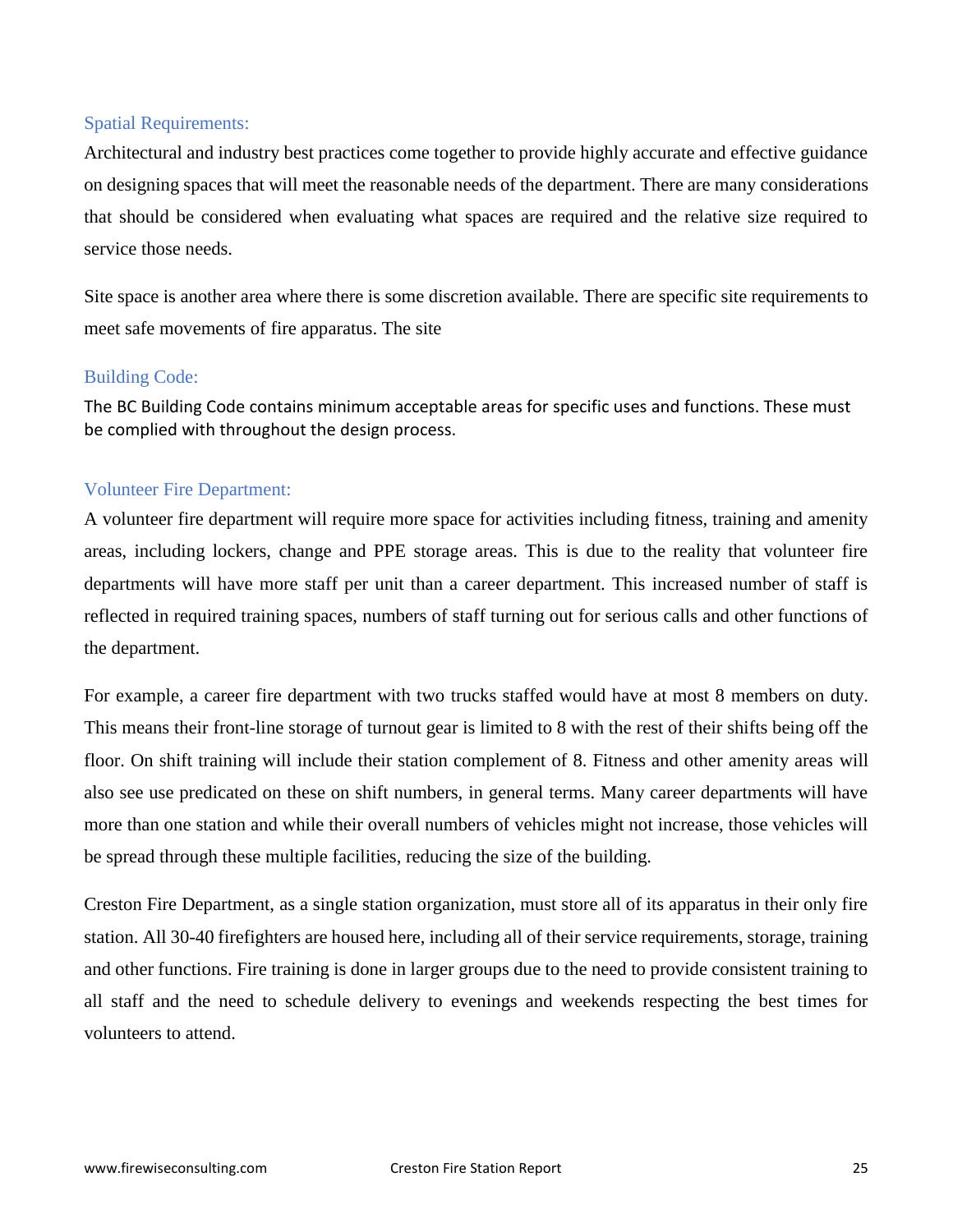Decisions on spatial allocations must be carefully considered based on the needs of a volunteer fire department.

#### Building Methodology:

### Combustible versus Non-combustible Construction:

The BC Building Code permits this fire station to be of either combustible or non-combustible construction or a combination thereof. There may be construction and financial benefits to evaluating which construction methodology is considered. For example, the City of Leduc, Alberta chose to go with wood frame construction for the accommodation, training and administrative areas of the building and non-combustible for the apparatus bays. This approach provided a solid and secure building that met tight budget requirements. The facility met all applicable Building Code requirements.

#### Public Private Partnerships (PPP):

PPP's are not a common approach to the building of a fire station so there are few true examples to use to illustrate the approach.

The City of Brooks, Alberta developed a fire station in partnership with a commercial developer. While not a true PPP project, it is an interesting example of a shared site and plan. In this case, the developer wanted to develop a commercial subdivision and the City needed to replace an old and out of date fire station. The siting and other factors for a fire station were met so the City negotiated the development of the fire station as part of the commercial development. The fire station is located as a part of the complex and can utilize the large commercial parking areas for staff parking and training evolutions. Most of the operational training was moved off site to a separate training area with public education and classroom instruction remaining at the fire station. Much of the cost of servicing and site development was already covered by the development, so the City was able to build an 18,000 square foot facility at a substantially reduced cost.

#### Design Considerations:

Communities frequently see the design of a fire station as an exercise illustrating the confidence and strength of both the community and their emergency services. Design considerations should reflect community development standards and reflect the community's expectations. Community design standards like the Official Community Plan can provide significant guidance on what an important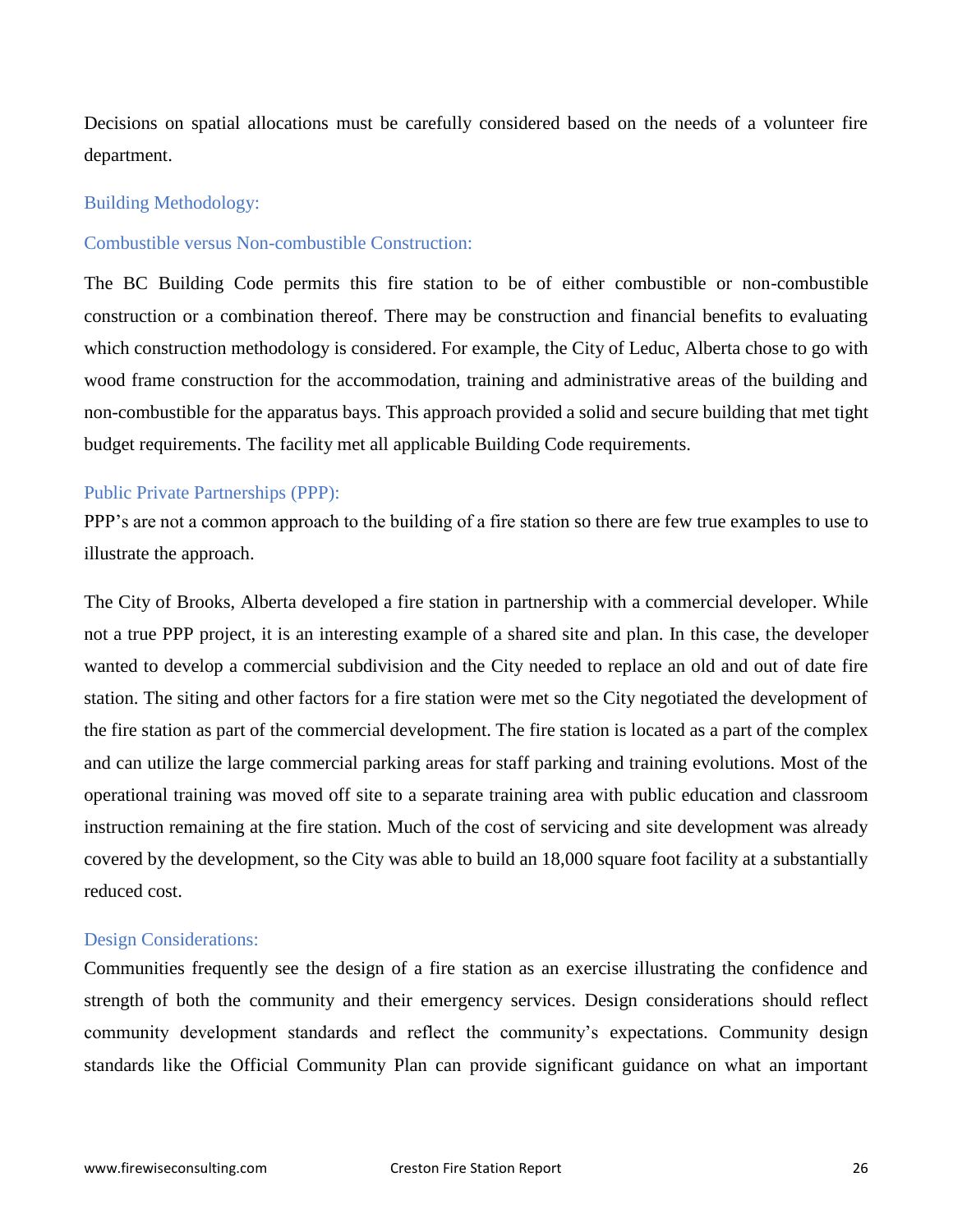community facility should reflect. In many communities, the fire station design is considered an important element of their statement of self.

What is the planning timeframe for the current construction? Current building design efforts have not included any additional spaces for fire department vehicles. If the current plan continues to maximize use of constructed space, there will need to be a discussion and decision on how future needs for space will be addressed.

The Committee will need to determine how to approach the design costs for energy efficiency and sustainability. Initial plans included Leeds Silver designation. The designation is not a required element of building design. The cost of the certification may be an area that the Committee may wish to evaluate in terms of its value to the overall project.

In Creston's case, the fire station will be the first and only municipal building that visitors passing through the community will see. Two of the three most desirable locations for a new fire station are located on major thoroughfares through the Town. Is there a statement that the community would wish to communicate to those visitors that could be included in a new fire station design?

## Regional Considerations:

The Regional District is committing a significant investment into the fire station project. Consideration of the Regional expectations and needs of this station should form part of the Committee's discretionary evaluative process. The region may have specific needs for support from this station that none of the smaller stations in the area can deliver. Services like training and PPE cleaning and decontamination may be areas of future collaboration. Future regional staffing models should be considered in terms of the design and future use of the station.

## Co-location:

Decisions are required on the types of community functions that could or should be included in the design of the facility. Decisions that include housing of important elements of the Town's information technology infrastructure have already been determined. What other municipal functions could be accommodated in the fire station design or functional use plan.

Should community organizations have access to areas of the fire station and if so what types? Is the fire station a public use building?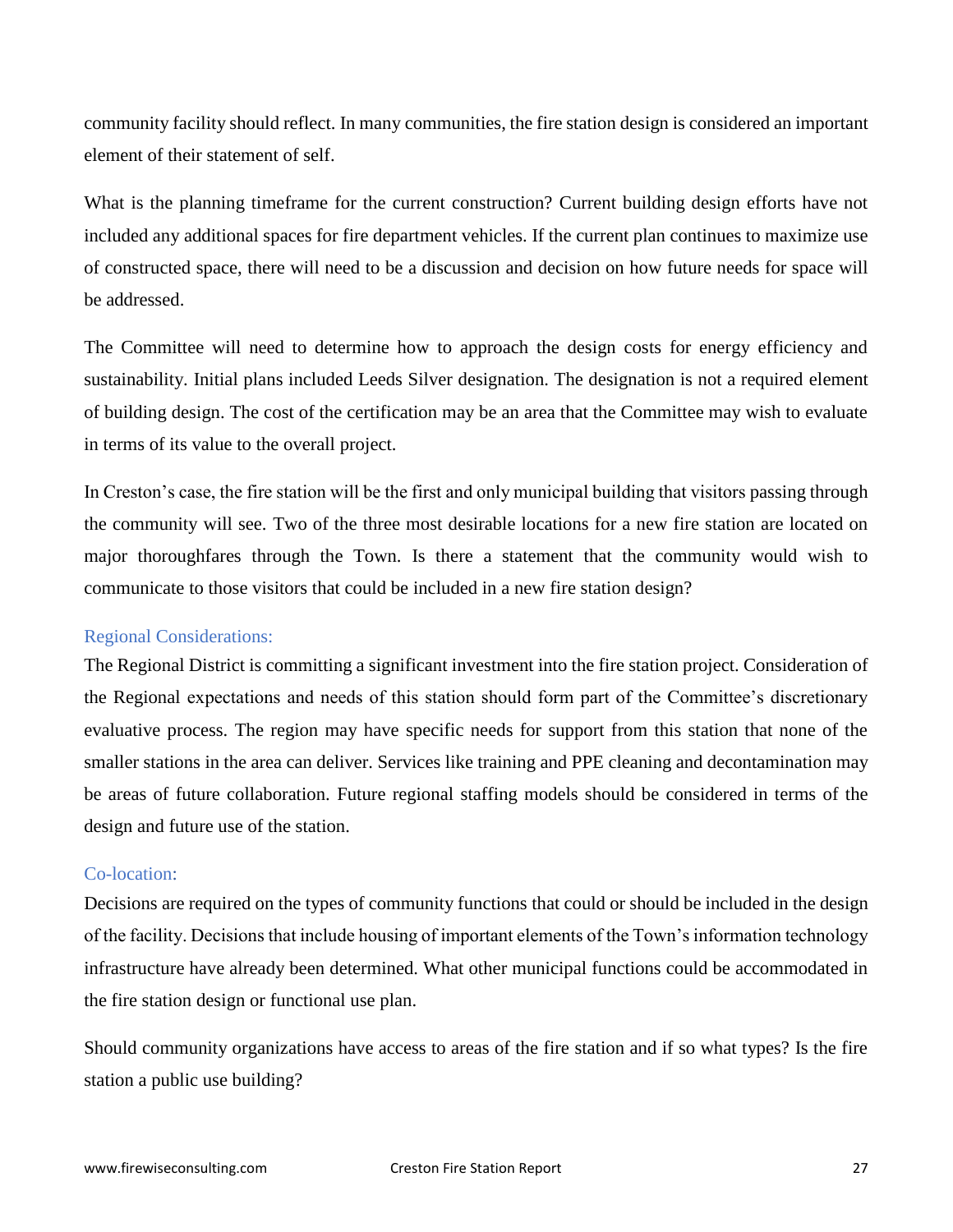## Functional Spaces:

Functional spaces should be directed by industry best practices and the application of Codes and Standards to the design process. Without a strong understanding of the needs of a fire department, informed decisions on spaces is not possible.

## Financial:

A clear and commonly accepted definition of "affordable" must be developed as it relates to the design and construction of the fire station. Affordable could have a range of meanings from "cheap at all costs" to a more moderate approach that balances need versus wants for spaces and balances cost versus operational costs and maintenance into the future when making decisions. Current discussions are hampered without that common understanding.

The Committee should be evaluating opportunities that the Town may wish to explore regarding grants. There may be regional grants or grants that will support the development of important functions within the facility.

Are there other revenue sources available to the Town and region that could help defray some of the costs of developing a new fire station?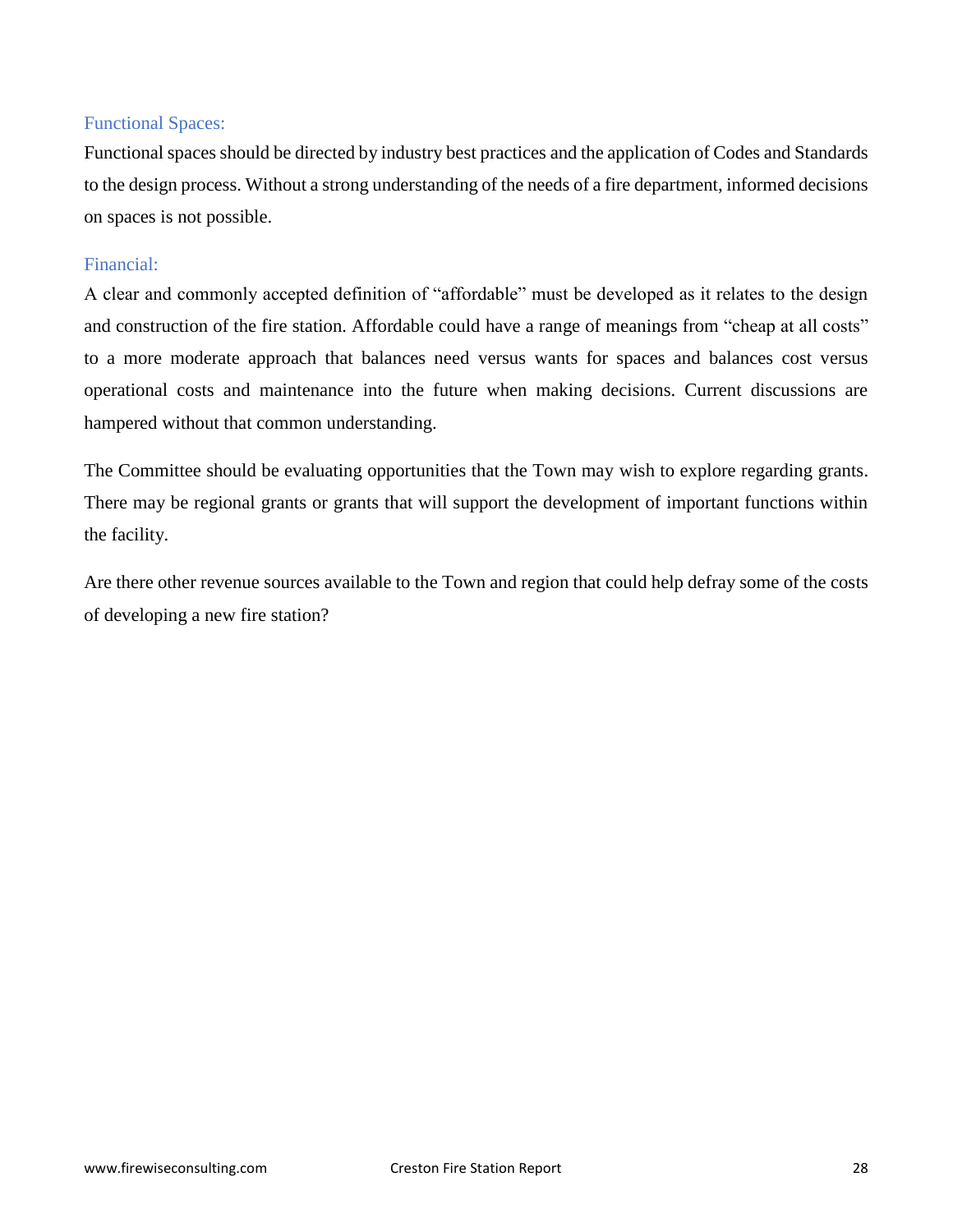# **CONCLUSION**

The design and building of a new fire station is a challenging and technically demanding project. It can very quickly be overwhelmed by the myriad of opinions and considerations ventured by everyone with an interest in it. Decision making authorities can simplify the process by adopting a few basic practices.

The Town of Creston has followed a proper process to develop the recommended course of action adopted by Council in 2017. The design work provided by the Architects developed a functional fire station that would meet the Town and Regional needs for years to come and offered a flexible design that would enable the fire department to grow with the community with minimal need for future investments in the facility. Public consultations developed siting decisions that supported effective deployment strategies that met not only the Towns requirements but also supported effective service delivery into the Regional District in all directions effectively and efficiently. This review was only able to identify one caution in the final design. Careful consideration should be given to cuts to space allocations done by Administration. While Administrations concern for budgets and costs are laudable, there is no flex space contained in the final design. This forces the fire department to develop in relation to station constraints, instead of being supported by their new facility.

Understanding the legal framework governing the design and construction of a fire station is essential. The British Columbia Architects Act and the British Columbia Building Code are clear that these types of buildings must be built to rigorous standards and that professional design is a requirement. The detailed spatial analysis and orientation of the various uses within the buildings should be left to those professionals. Their expertise is based on their access to decades of real world observation of how fire station design has evolved and integrates fire industry standards like those from the National Fire Protection Association into well-defined design principles. This ensures that the building will meet all regulatory requirements and reflect the needs of the customer.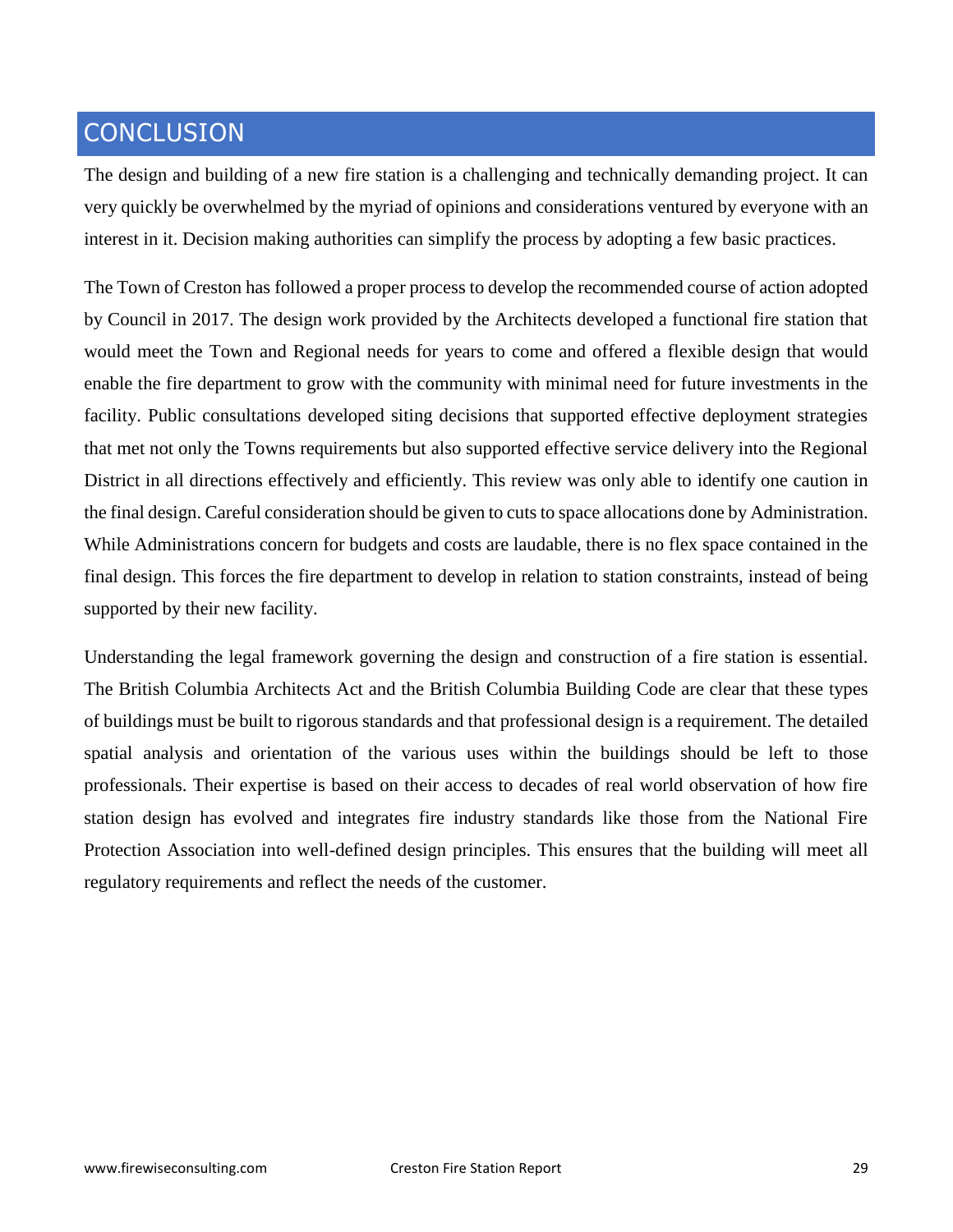# RESOURCES:

- 1. Whole Building Design Guide: [http://www.wbdg.org/building-types/community-services/fire](http://www.wbdg.org/building-types/community-services/fire-station)[station](http://www.wbdg.org/building-types/community-services/fire-station) provides a simple explanation of some high level considerations in the design of fire stations and other facilities.
- 2. WorkSafeBC Regulations: <https://www.worksafebc.com/en> This site provides comprehensive regulatory and explanatory materials related to safe and healthy workplaces
- 3. The Ontario Fire Marshal's Office comparative analysis reports on fire fatalities [https://www.mcscs.jus.gov.on.ca/english/FireMarshal/MediaRelationsandResources/FireStatistic](https://www.mcscs.jus.gov.on.ca/english/FireMarshal/MediaRelationsandResources/FireStatistics/OntarioFatalities/FatalFiresSummary/stats_fatal_summary.html) [s/OntarioFatalities/FatalFiresSummary/stats\\_fatal\\_summary.html](https://www.mcscs.jus.gov.on.ca/english/FireMarshal/MediaRelationsandResources/FireStatistics/OntarioFatalities/FatalFiresSummary/stats_fatal_summary.html)
- 4. The BC Fire Commissioner's Office annual fire loss reports: [https://www2.gov.bc.ca/gov/content/safety/emergency-preparedness-response-recovery/fire](https://www2.gov.bc.ca/gov/content/safety/emergency-preparedness-response-recovery/fire-safety/fire-reporting/annual-reports)[safety/fire-reporting/annual-reports](https://www2.gov.bc.ca/gov/content/safety/emergency-preparedness-response-recovery/fire-safety/fire-reporting/annual-reports)
- 5. British Columbia Fire Service Minimum Training Standards- Structural Firefighters Competency and Training Playbook [https://www2.gov.bc.ca/assets/gov/public-safety-and-emergency](https://www2.gov.bc.ca/assets/gov/public-safety-and-emergency-services/emergency-preparedness-response-recovery/embc/fire-safety/playbook.pdf)[services/emergency-preparedness-response-recovery/embc/fire-safety/playbook.pdf](https://www2.gov.bc.ca/assets/gov/public-safety-and-emergency-services/emergency-preparedness-response-recovery/embc/fire-safety/playbook.pdf)
- 6. 2018 Canadian Construction Cost Guide [http://www.altusgroup.com/wp-content/uploads/2017/05/altusgroup\\_costguide2017\\_web.pdf](http://www.altusgroup.com/wp-content/uploads/2017/05/altusgroup_costguide2017_web.pdf)